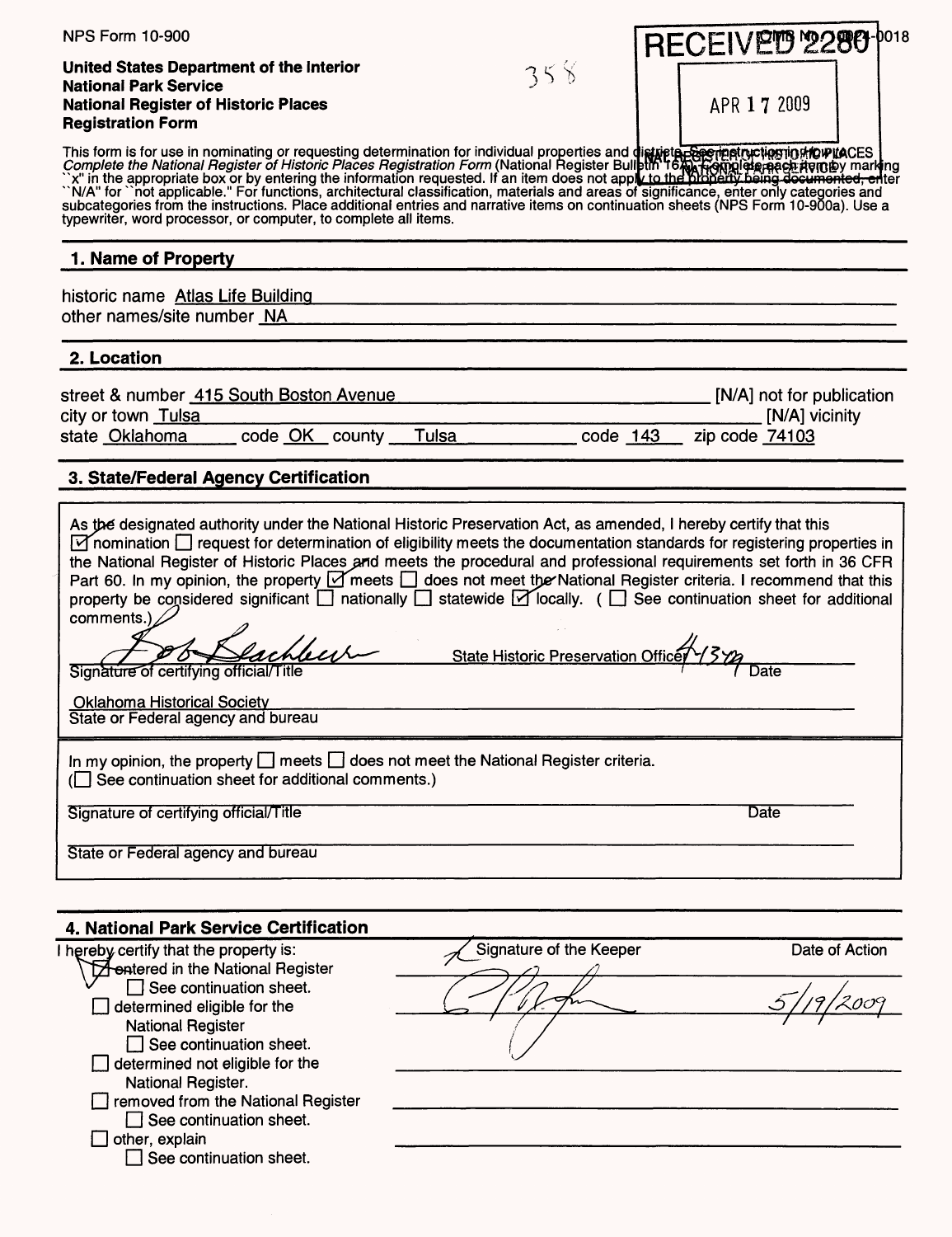Name of Property

| <b>Category of Property</b><br><b>Ownership of Property</b><br>(Check as many boxes as apply)<br>listed resources.)    |                                                                                | <b>Number of Resources within Property</b><br>(Check only one box)<br>(Do not count previously |             |                                             |  |
|------------------------------------------------------------------------------------------------------------------------|--------------------------------------------------------------------------------|------------------------------------------------------------------------------------------------|-------------|---------------------------------------------|--|
|                                                                                                                        |                                                                                | Contributing                                                                                   |             | Noncontributing                             |  |
| [X] private<br>] public-local<br>public-State<br>public-Federal                                                        | $[X]$ building(s)<br>1 district<br>site                                        |                                                                                                | $\mathbf 0$ | buildings                                   |  |
|                                                                                                                        | structure<br>] object                                                          | 0                                                                                              | 0           | sites                                       |  |
|                                                                                                                        |                                                                                | 0                                                                                              | $\mathbf 0$ | structures                                  |  |
|                                                                                                                        |                                                                                | 0                                                                                              | $\mathbf 0$ | objects                                     |  |
|                                                                                                                        |                                                                                | 1                                                                                              | 0           | Total                                       |  |
| Name of related multiple property listing.<br>(Enter "N/A" if property is not part of a<br>multiple property listing.) |                                                                                | listed in the National Register.                                                               |             | Number of contributing resources previously |  |
|                                                                                                                        |                                                                                | N/A                                                                                            |             |                                             |  |
|                                                                                                                        |                                                                                |                                                                                                |             |                                             |  |
| N/A                                                                                                                    |                                                                                |                                                                                                |             |                                             |  |
| 6. Function or Use                                                                                                     |                                                                                |                                                                                                |             |                                             |  |
|                                                                                                                        |                                                                                | <b>Current Functions</b>                                                                       |             |                                             |  |
| (Enter categories from instructions)                                                                                   |                                                                                | (Enter categories from instructions)<br>Commerce/Trade: Business                               |             |                                             |  |
| <b>Historic Function</b><br>Commerce/Trade: Business: Office Building                                                  |                                                                                | Work in Progress: Hotel                                                                        |             |                                             |  |
|                                                                                                                        |                                                                                |                                                                                                |             |                                             |  |
|                                                                                                                        |                                                                                |                                                                                                |             |                                             |  |
|                                                                                                                        |                                                                                |                                                                                                |             |                                             |  |
| 7. Description                                                                                                         |                                                                                |                                                                                                |             |                                             |  |
| <b>Architectural Classification</b><br>(Enter categories from instructions)                                            |                                                                                | <b>Materials</b><br>(Enter categories from instructions)                                       |             |                                             |  |
|                                                                                                                        | Late 19 <sup>th</sup> and 20 <sup>th</sup> Century Revivals: Classical Revival |                                                                                                | walls BRICK | foundation GRANITE                          |  |

#### **Narrative Description**

(Describe the historic and current condition of the property on one or more continuation sheets.)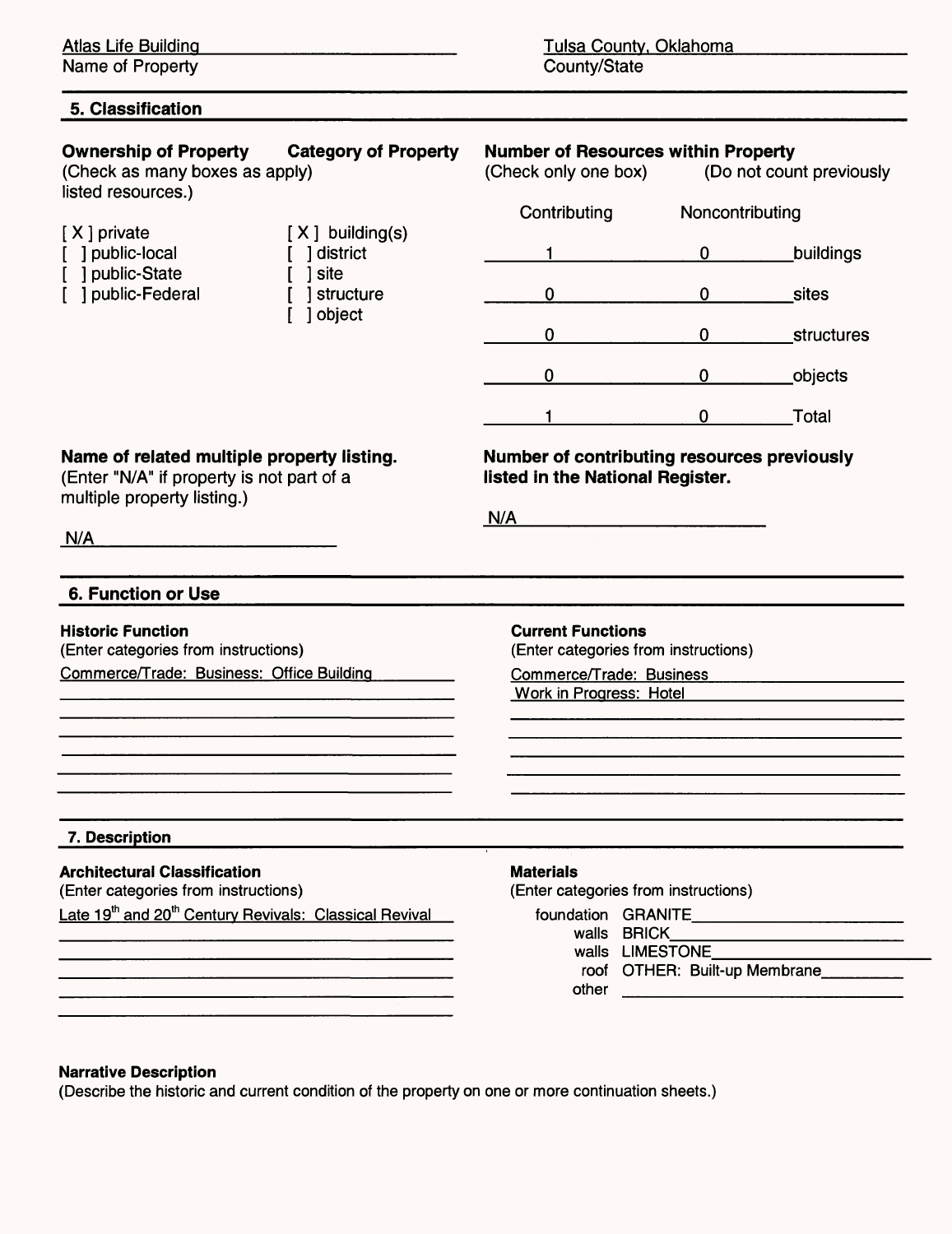### **8. Statement of Significance**

Applicable National Register Criteria (Mark "x" in one or more boxes for the criteria qualifying the property for National Register listing.)

- [X ] A Property is associated with events that have made a significant contribution to the broad patterns of our history.
- [ ] **B** Property is associated with the lives of persons significant in our past.
- **[X** ]C Property embodies the distinctive characteristics of a type, period, or method of construction or represents the work of a master, or possesses high artistic values, or represents a significant and distinguishable entity whose components lack individual distinction.
- [ ] D Property has yielded, or is likely to yield, information important in prehistory or history.

#### **Criteria Considerations**

(Mark "x" in all the boxes that apply.)

Property is:

- [ ] A owned by a religious institution or used for religious purposes.
- [ ] **B** removed from its original location.
- [ ] C a birthplace or grave.
- [ ] **D** a cemetery.
- [ ] **E** a reconstructed building, object, or structure.
- [ ] **F** a commemorative property.
- [ ] G less than 50 years of age or achieved significance within the past 50 years.

#### **Narrative Statement of Significance**

(Explain the significance of the property on one or more continuation sheets.)

#### **9. Major Bibliographical References\_\_\_\_\_\_\_\_\_\_\_\_\_\_\_\_\_\_\_\_\_\_\_\_\_\_\_\_\_\_\_\_\_\_\_\_**

#### **Bibliography**

(Cite the books, articles and other sources used in preparing this form on one or more continuation sheets.)

#### **Previous documentation on file (NPS):**

 $\Box$  preliminary determination of individual listing (36 CFR 67) has been

#### requested

 $\Box$  previously listed in the National Register

 $\Box$  previously determined eligible by the National **Register** 

 $\Box$  designated a National Historic Landmark

 $\Box$  recorded by Historic American Buildings Survey

#\_\_\_\_\_\_\_\_\_\_\_\_\_\_\_\_\_\_\_\_\_\_\_\_\_ D recorded by Historic American Engineering Record

Atlas Life Building Tulsa County, Oklahoma Name of Property **County** County/State

#### **Areas of Significance**

(Enter categories from instructions)

Commerce

**Architecture** 

#### **Periods of Significance**

1922-1958 (Category A) 1922 (Category C)

#### **Significant Dates**

#### **Significant Person(s)**

(Complete if Criterion B is marked above).

#### **Cultural Affiliation**

 $N/A$ 

#### **Architect/Builder**

Rush Endacott Rush. Architects

#### **Primary location of additional data:**

**Nistate Historic Preservation Office** □ Other State Agency  $\Box$  Federal Agency **D** Local Government  $\Box$  University  $\Box$  Other Name of repository: Oklahoma Historical Societv/SHPO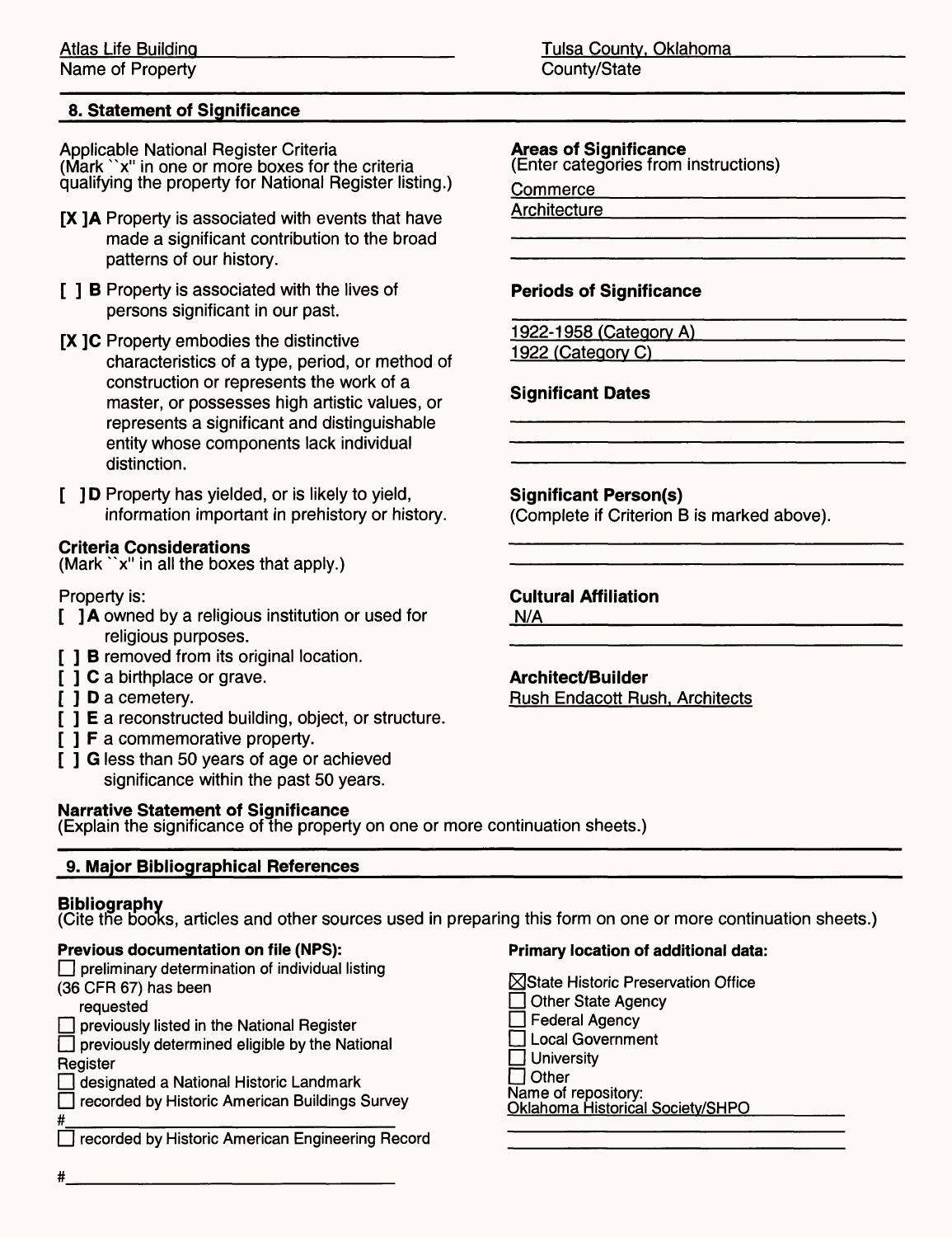Name of Property **County** County/State

#### **10. Geographical Data**

**Acreage of Property** less than 1 acre\_\_\_\_\_

#### **UTM References**

(Place additional UTM references on a continuation sheet.)

1. 15S 231093 4004985 Zone Easting Northing

#### **Verbal Boundary Description**

(Describe the boundaries of the property on a continuation sheet.)

#### **Boundary Justification**

(Explain why the boundaries were selected on a continuation sheet.)

#### **11. Form Prepared By**

name/title Cathv Ambler. Ph.D.. Preservation Consultant Michael Cassitv, Ph.D.. Historical Research and Photoaraohv

| organization                                   |          | date February 2009     |
|------------------------------------------------|----------|------------------------|
| street & number 1129 E. 8 <sup>th</sup> Street |          | telephone 918-584-3566 |
| 204 W. Albuquerque                             |          | 918-451-8378           |
| city or town Tulsa                             | state OK | zip code 74120         |
| <b>Broken Arrow</b>                            | ОK       | 74011                  |
|                                                |          |                        |

#### Additional Documentation

Submit the following items with the completed form:

#### **Continuation Sheets Maps**

**A USGS map** (7.5 or 15 minute series) indicating the property's location.

**A Sketch map** for historic districts and properties having large acreage or numerous resources.

#### **Photographs**

Representative **black and white photographs of** the property.

#### **Additional Items**

(Check with the SHPO or FPO for any additional items

#### **Property Owner**

(Complete this item at the request of SHPO or FPO.)

name Atlas Life Master Landlord, LLC

telephone (417)353-0694 street & number 2201 North Stone Wood Circle

state OK zip code 74012\_\_\_\_\_\_ city or town Broken Arrow

**Paperwork Reduction Act Statement:** This information is being collected for applications to the National Register of Historic Places to nominate properties for listing or determine eligibility for listing, to list properties, and to amend existing listings. Response to this request is required to obtain a benefit in accordance with the National Historic Preservation Act,<br>as amended (16 U.S.C. 470 *et seq*.

**Estimated Burden Statement:** Public reporting burden for this form is estimated to average 18.1 hours per response including time for reviewing instructions, gathering and maintaining data, and completing and reviewing the form. Direct comments regarding this burden estimate or any aspect of this form to the Chief, Administrative Services Division, National Park Service, P.O. Box 37127. Washington, DC 20013-7127; and the Office of Management and Budget, Paperwork Reductions Projects (1024-0018), Washington, DC 20503.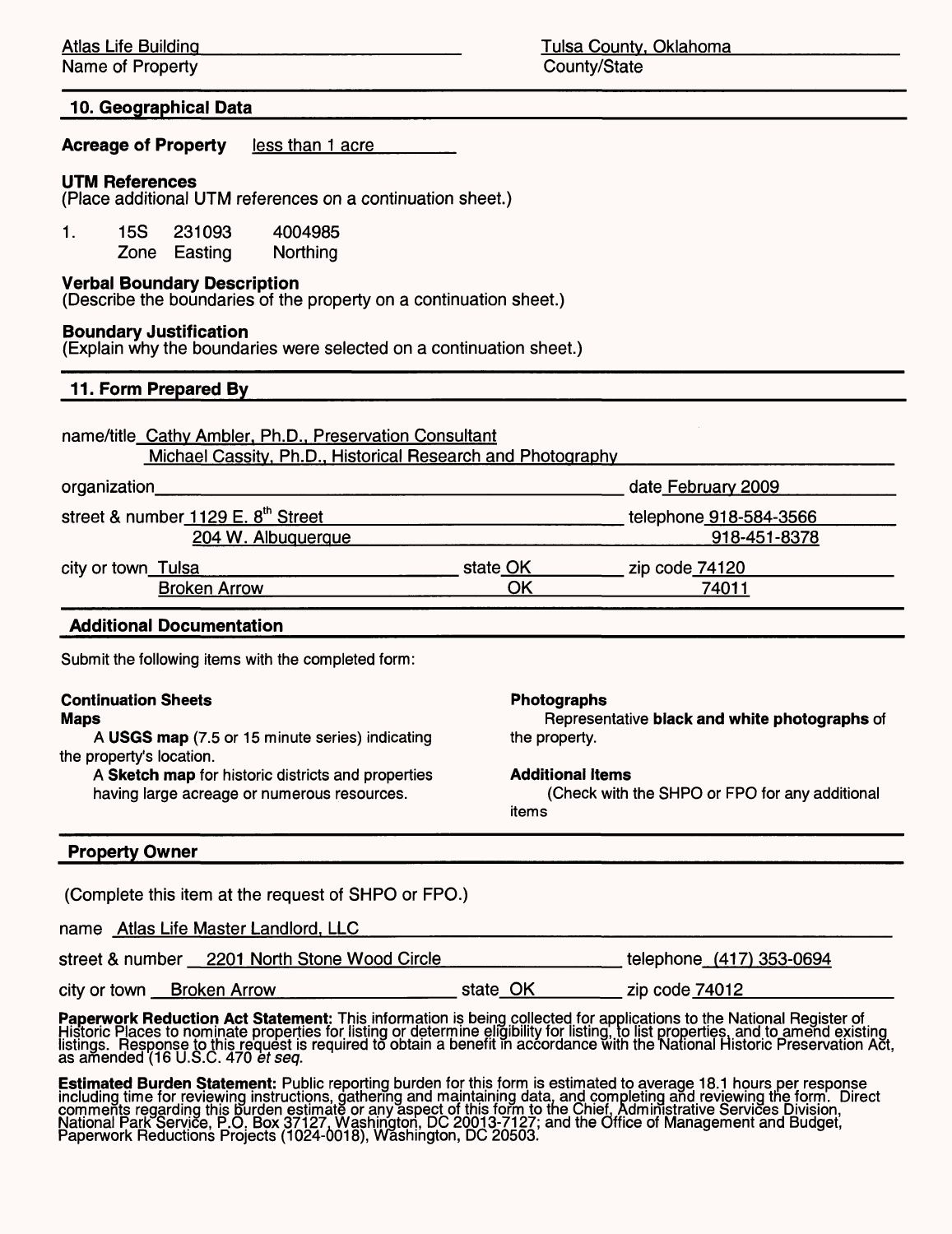### **United States Department of the Interior National Park Service**

Section number 7 Page 1

#### Atlas Life Building

Tulsa County, Oklahoma

#### **DESCRIPTION**

**SUMMARY** 

The Atlas Life Building is located in Tulsa's downtown core. It faces west-southwest on the city grid, whose alignment at this location is oriented to the Santa Fe-Burlington Northern railroad tracks which border the community on the north. The building, between Fourth and Fifth Streets, is located in the original town plan in the middle of the block on Boston Avenue. To the north is the Cosden Building (now Mid-Continent Building); and to the south is the Philtower, both of which are listed in the National Register of Historic Places (NRIS #s: 79002029 and 79002032). The Atlas Life Building is situated among a concentration of the downtown's remaining commercial buildings which face Boston Avenue.<sup>1</sup> (See Figure 1) The rear of the building faces an alley. The intersection of Boston Avenue and Fourth Street is at the highest point in the downtown area, which adds today an air of significance to the skyscrapers at this location.

#### **DESCRIPTION**

The Atlas Life Building is a twelve-story, flat-roofed structure of Classical Revival design. The building is steel frame and the floor/slab construction is reinforced concrete with clay tile infill. The building is seven bays wide at the base, narrowing to three bays at the third floor. The building was designed by Rush Endacott Rush, Architects, a firm well-known for designs of other important Tulsa buildings.<sup>2</sup> The building construction was completed in 1922, and the ground floor occupies the entire property boundary, which is 100' x 140'. A basement is approximately one-half of the overall building's ground floor foot print. The second story is configured as an upside down "T", with full frontage on Boston Avenue. Floors three through twelve are rectangular, 50' x 140', therefore stepped in but centered on the foot print of the building base. The reduced floor space on the upper ten floors allows for exterior windows on the north and south facades for light and air space between the Philtower and Mid-Continent buildings.<sup>3</sup> A utility/elevator penthouse is on the roof.

#### West (Front) Facade

The west elevation of the structure faces Boston Avenue and the facade is divided visually into three parts: a two-story base, eight-story tower, and two-story tower cap. The horizontal building base has a foundation of dark granite, with walls of buff Bedford limestone veneer. The tower above the building base is red/brown tapestry brick with light brown mortar, and the tower is finished with a terra cotta cap.<sup>4</sup> The ground floor is composed of seven bays in a 2-1-1-1-2 pattern of shop fronts and a centered building entrance. The two large shops have centered entry doors. The small shops on either side of the main entry have side entry doors oriented toward the main building entrance. The shop doors are recessed with terrazzo entry areas, the entry doors have transoms above, and the display windows wrap into the recessed entry areas. The kick-plate area has decorative metal grills, and the windows are framed with metal, including the window framing and metal cornice which separates the divided light transom area over the shop windows. The metal work around each shop creates a window/transom ensemble.

 $1$  Orientation descriptions from here will be based on the cardinal points.

 $2$  Other significant Tulsa buildings associated with the firm include the Wright Building, Tulsa Municipal Building (Old City Hall), First National Bank Building (Reunion Center), Tulsa Club Building, Page Warehouse, Guaranty Laundry, and Boston Avenue Methodist Church.

<sup>&</sup>lt;sup>3</sup> See historic photos and floor plans on continuation sheets.

<sup>4</sup> Tapestry brick has discontinuous transverse grooves.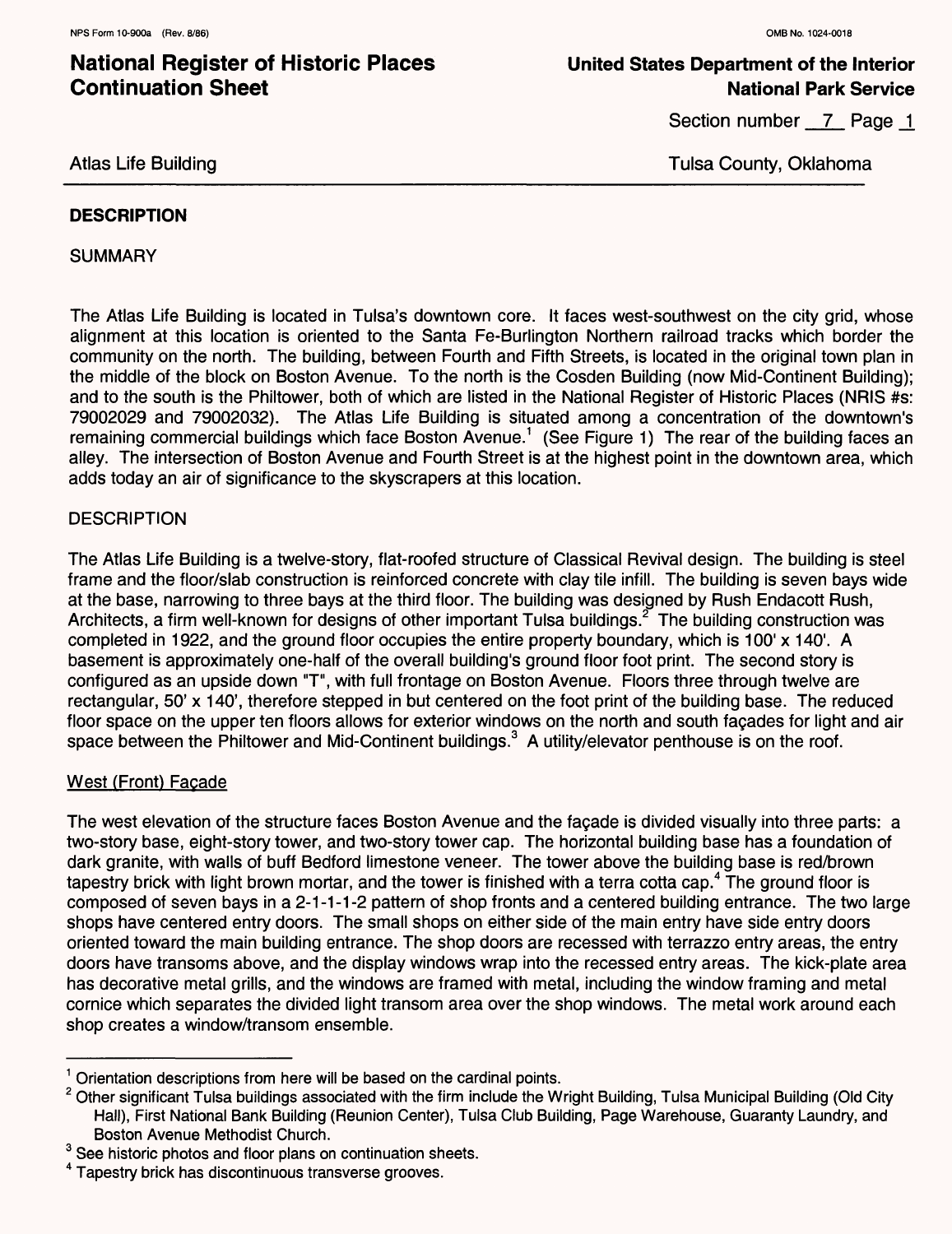### **United States Department of the Interior National Park Service**

Section number 7 Page 2

Tulsa County, Oklahoma

Atlas Life Building

The ground floor main entry has two pairs of bronzed entry doors. Above the doors is a decorative metal floral frieze which separates the doors from a large decorative grill above. The grill pattern matches the shop kickplate grill. Above the metal grill is a limestone entablature with a floral frieze, dentil course and cornice.

The second floor of the horizontal base is composed of three or four metal casement windows in seven bays, with the center bay having a divided-light arched window. The window is trimmed above with a floral band, limestone ovolo molding, and there is a stylized keystone at the top of the arch. The frieze beneath the arched window connects with the metal grill entablature above the main entry doors. Where the bays are not separated by the fagade pilasters, simple friezes separate the second floor windows vertically, as simple friezes separate the ground floor from the second story between pilasters.

These first two floors compose the building base. The seven bays of the two-story base are divided by six pilasters into the 2-1-1-1-2 pattern. All pilasters are the same, with a granite base, and simple limestone square capital with a decorative pendent. The pilasters support the fagade entablature which has a name plate frieze with "Atlas Life Building," above the three center bays and the name is accented on each side by limestone medallion. The cornice is composed of a narrow beaded molding and frieze finished with a cyma molding. The cornice supports a short terra cotta parapet wall, partially integrated into the third floor fagade, from which the tower begins as the upper floors narrow to 50'. The parapet wall is composed of elongated and stylized triglyphs and narrow metopes, which are separated at the seven bay divisions by short terra cotta bases. In the third floor fagade these bases support four brick columns whose caps are finished with terra cotta trim and a decorative square. The three bays of paired metal frame, one-over-one double-hung windows are surrounded by terra cotta trim and rest on the parapet wall terra cotta motif integrated into the third floor fagade. The third floor provides a dividing line between the horizontal building base and upper floors with the use of elaborate terra cotta trim. At the corner junction of the second and third floor fagade there are curved brackets which tie the third floor to the second floor parapet wall. The top of the third floor is finished with a terra cotta belt course, which has plain medallions above the brick columns and a fluted pattern above the paired windows. From the third to the twelfth floor, the building's three bays continue with the same type and pattern of windows.

The tower effect is emphasized by vertical terra cotta roll moldings, composed of overlapping acanthus leaves, at the tower fagade corners which extend from floor three to ten. Floors three through ten are red/brown brick with light brown mortar. The one-over-one double-hung windows in each bay have terra cotta sills.

Floors eleven and twelve create a wide frieze which is the building cap and incorporates the three sets of paired windows on both floors. The eleventh floor begins at a belt course of layered terra cotta trim, upon which the eleventh floor windows rest. The two-story frieze is created almost entirely with terra cotta trim. The divisions or stylized columns that create the bays and separate the windows are stepped in terracotta trim with brick bases outlined in terra cotta. The columns are finished at the top by plain terra cotta medallions, although the top of the columns project from the twelfth floor through the cornice roofline. Because the decorative front fagade wraps to the side fagades, these column projections join on the roof and become elaborate decorative terra cotta posts which connect short recessed parapet walls that wrap from front to side facades. The two roof posts at the front facade once held flag poles that are no longer extant.

The building cap columns have decorative vertical terra cotta ornaments which begin in the brick area of floor eleven and drop in pendant form between the grouped windows of floor ten. The friezes that separate the eleventh and twelfth floor windows are simple with terra cotta surrounds. The friezes above the twelfth floor windows are florid and are also surrounded by terra cotta trim. The building cap is surmounted by a large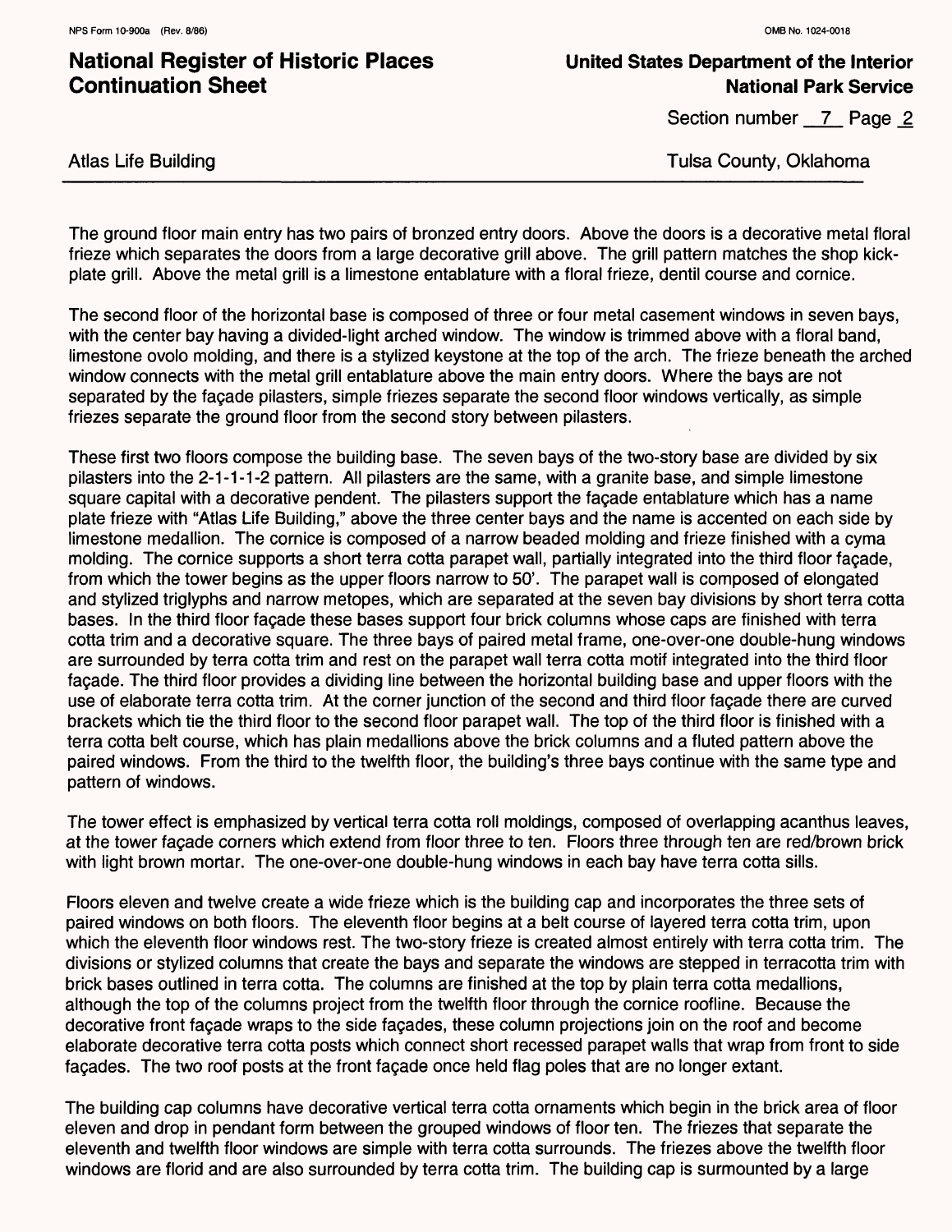Atlas Life Building

### **National Register of Historic Places Continuation Sheet**

### **United States Department of the Interior National Park Service**

Section number 7 Page 3

Tulsa County, Oklahoma

roofline terra cotta cornice, which begins with a roll molding, an ovolo molding, a dentil course, and then three narrow terra cotta courses which are a small dentil pattern, a floral pattern, and another small dentil course. The cornice is highly decorated with "x's" from which modillions drop. The cornice coping is again terra cotta from which springs one additional decorative element, a smaller terra cotta cornice centered over the middle bay of floors three through twelve. This cornice has smaller versions of the curved brackets that occur on floor three, which tie this smaller cornice to the one below and to the recessed short parapet walls which wrap to the side fagades. The smaller terra cotta cornice has short columns with recessed stylized decorative elements, and a stepped out platform which supports Atlas on one knee. He rises above the cornice with the world on his shoulders. The platform has recessed friezes on both sides, outlined in rolled molding and egg and dart trim. The smaller cornice is finished with layered cavetto molding, acanthus leaves, and cyma molding. The small cornice has a terra cotta roof crest with upright torches, which symbolically represent life, connected with scroll patterns and fleur-di-lis.

#### North Facade

The north facade ground floor continues the full lot footprint of 100' x 140'. The second floor at the front fagade is 100' wide but extends approximately 50' to the rear and has a slightly sloped flat roof. This originally left the ground floor open for skylights to interior shop spaces. There is only one open original skylight on the north side ground floor. A collector and downspout drain the second floor roof to the first floor roof. The north fagade is divided into nine bays each having paired, metal-frame, two-over-two double-hung windows with terra cotta sills. The second floor configuration interrupts the pattern of windows on this level in the first three bays, however, the bays on all upper floors show the same window pattern. The fagade is distinguished at the Boston Avenue intersection with the front facade by the terra cotta trim that wraps the first bay of the North fagade. The third floor terra cotta window trim is the same for this first bay on the north fagade, as is the building cap, the wide frieze and cornice of the front fagade. This building cap that wraps to the north fagade visually keeps the building fagade from a flat or a one-dimensional appearance when viewed from the street. It also gives more of a tower appearance, as if the building is treated the same on all fagades. This fagade has two terra cotta belt courses which continue from the wrapped terra cotta cap at the bottom of the eleventh and top of the twelfth floors. The roof coping is terra cotta.

### South Facade

The ground floor/second floor configuration and windows are the same as the North facade, as is the trim treatment and wrapping of the third floor and building cap to the first bay of this fagade. The second floor configuration interrupts the bay pattern for the first three bays as on the North fagade. The penthouse wall, with a pair and two single two-over-two double-hung window, is visible from this fagade, and the roof and penthouse coping is terra cotta. A chimney stack at the junction of the South and Rear facades is finished with terra cotta coping as well. No skylights remain open in ground floor South fagade rental space. The south fagade bays vary slightly from those on the north because of the interior elevators. From the front to the rear, four bays are the same as on the north fagade with the pattern of paired double-hung, two-over-two windows; then a blank brick wall for elevator area, a bay with a smaller single window for interior restrooms, a bay with a single window to light the interior stairwell, and then the bay pattern resumes for two more bays with the paired window configuration. The last bay has one window which is next to the chimney stack at the junction of the South and Rear fagades.

### Rear (East) Facade

The ground floor has a brick wall with two recessed service entries with paired metal doors. The lower portion of the ground floor brick wall is covered with a boiler-plate shield to protect from alley damage. There are two small windows from the interior arcade, which are covered with decorative grills, and have terra cotta sills. This floor's parapet wall is finished with terra cotta coping. The second floor has four double-hung, two-over-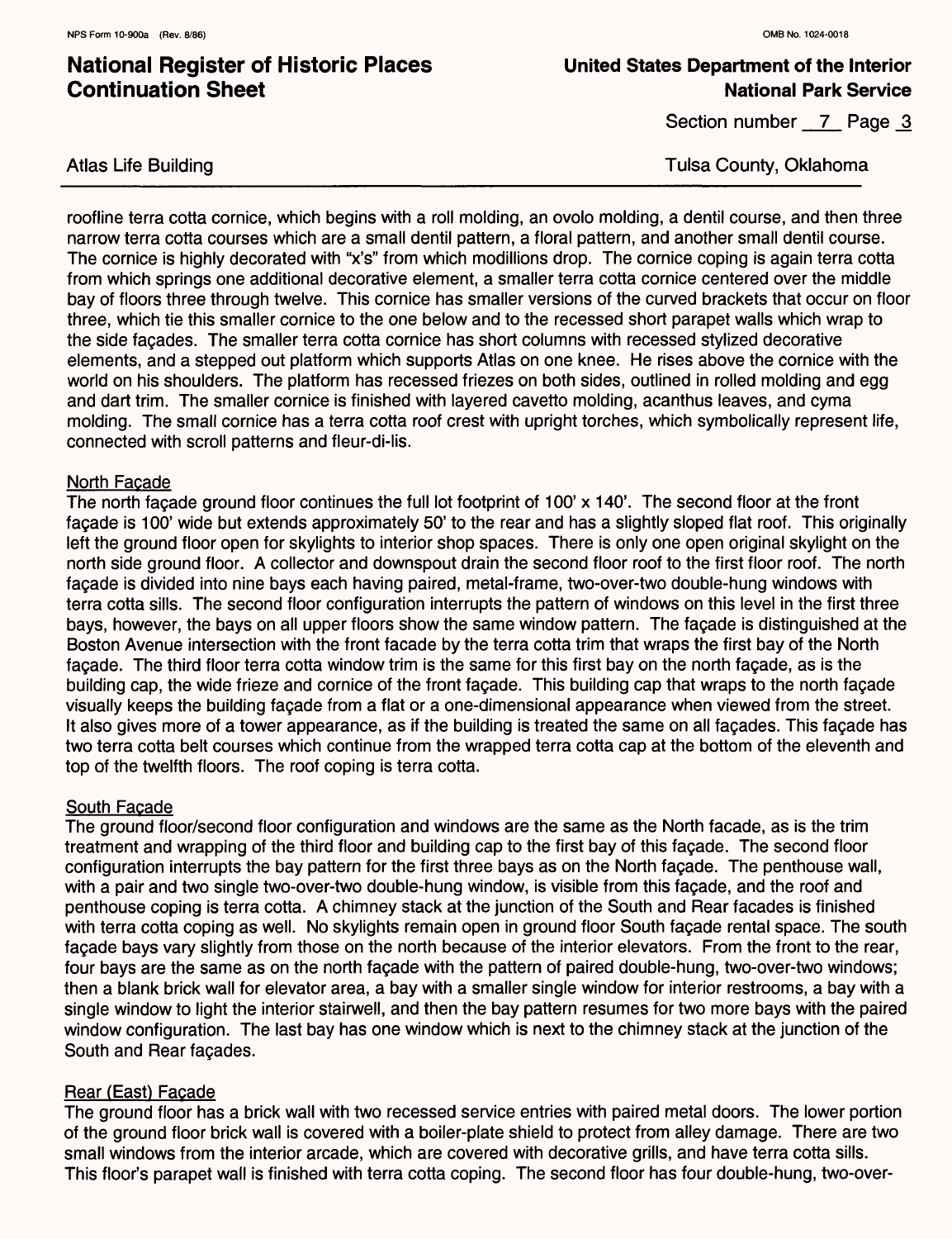### **United States Department of the Interior National Park Service**

Section number 7 Page 4

Atlas Life Building

Tulsa County, Oklahoma

two windows that face the alley and overlook the first floor roofs, one window angles toward the north and fagades. Collectors and downspouts drain water from the first floor roof. The rear fagade above the first floor has three bays, two with paired double-hung, two-over-two windows, and one bay with a single window of the same configuration. A ladder descends from the penthouse to the building roof and another descends to the fire escape on the tower bay and continues down the building to the top of the first floor. The belt courses of terra cotta on the north and south fagades continue on the rear at the bottom of the eleventh and at the top of the twelfth floors. The building roof coping is terra cotta, and this coping continues across the base of the chimney at the roofline.

#### **Interior**

The first floor public central corridor runs the full depth of the structure, and large shop display windows and doors face the corridor. The rear wall of the arcade has a large bronze panel clock held up by Atlas, and there is a small window on each side of the clock. The original finishes in the main entrance vestibule and arcade are significantly intact and include an elaborate coffered plaster ceiling, plaster crown molding, white Italian marble walls with a honed finish, York black marble baseboards, and Carthage marble floors. An original set of wide marble stairs ascend to the second level from the central corridor The interior of the building on all floors, but seven, has seen multiple changes over the years due to changing tastes, tear-outs and reconfigurations for tenants. Floor seven still has original marble on the public space walls near and surrounding the elevators. There are several original office doors on this floor, some with original Atlas figure lock plates. The south fagade stairs and stairwells have original railing and marble walls from floor two to twelve.

### **ALTERATIONS**

The exterior of the building remains in near original condition. Some exterior store fronts have had original entry doors replaced, although display windows and the main entry doors are original. The arcade has had one interior store space removed to provide a corridor to the Philtower. The upper ten office floors have been significantly modified over the years for various office tenant needs. In 1992 there was a fire on the third floor, and the building was used for Tulsa Historical Society's 1992 Office Design Showcase. Members of the American Society of Interior Designers and American Institute of Architects redesigned and refurbished eleven office suites on several floors.<sup>5</sup> Retail spaces accessed from the arcade have had modifications based on tenant needs.

### **CONDITION**

The building is in good condition.

<sup>&</sup>lt;sup>5</sup> Tulsa World, January 18, 1992, "Atlas Life Blaze," and September 24, 1992, "Office Designer Showcase."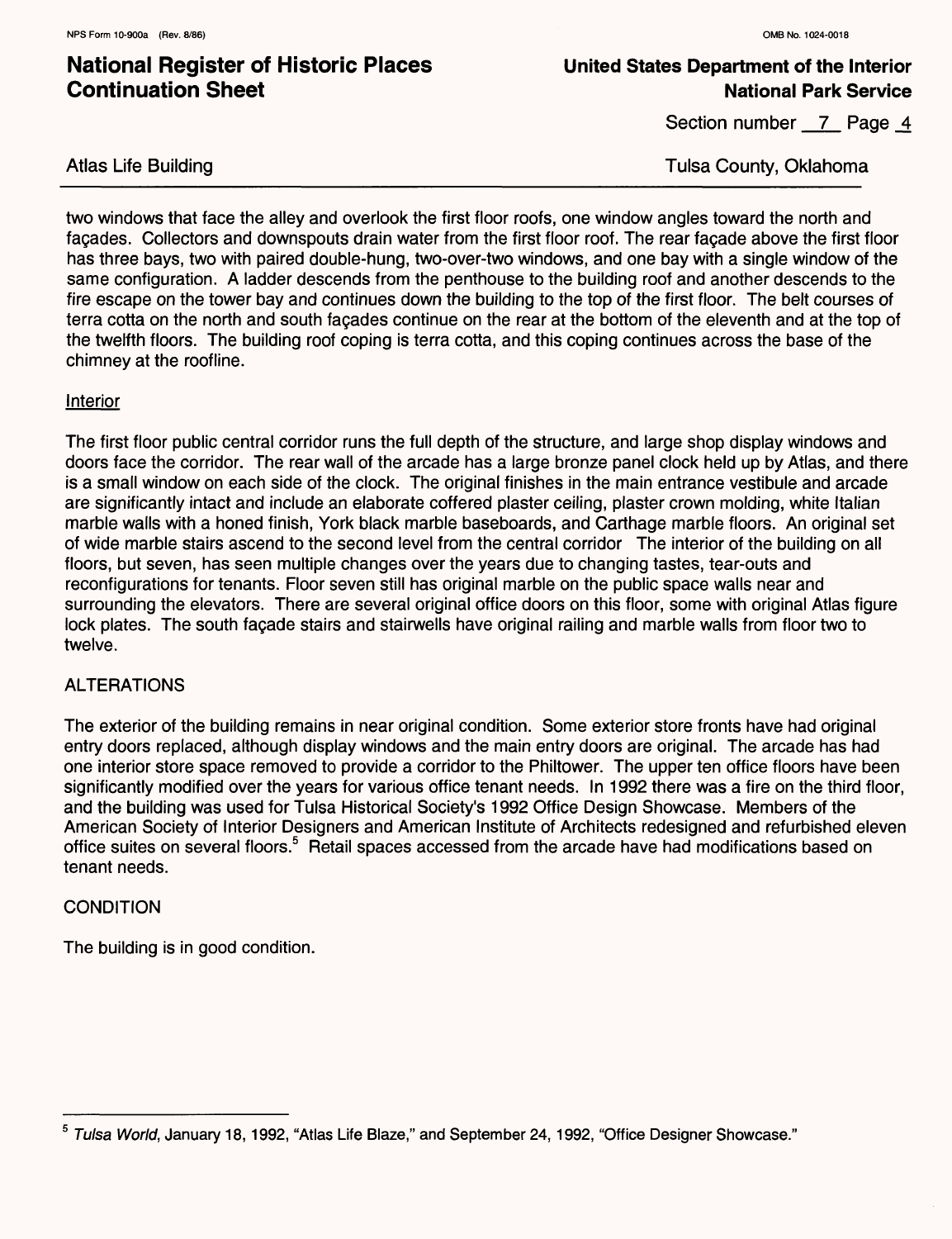Atlas Life Building

Section number 8 Page 5 Tulsa County, Oklahoma

### **SIGNIFICANCE**

#### **SUMMARY**

Category A, Commerce: The Atlas Life Building is locally significant because it reflected and contributed to the commercial development of downtown Tulsa during the critical period in which the city's urban core took shape. The Atlas Life Insurance Company, formed in 1918 as a direct and explicit offshoot of the booming oil industry, finished its headquarters building four years later. During the period of significance, 1922-1958, the business life of the building reveals the fundamental commercial contours of the city especially as the economy diversified and modernized beyond the petroleum sector that defined its origins.

Category C, Architecture: The Atlas Life Building is locally significant as a prominent structure in downtown Tulsa, and an outstanding example of a Classical Revival skyscraper with a base/tower configuration. The neon sign, which is now a visual Tulsa landmark, and the roof line Atlas sculpture with the world overlooking the street below, have become icons that merged building architecture with building purpose. Based upon original construction documents and field verification, the building retains a high degree of integrity with minimal modifications since original construction to the exterior and first floor public space.

### **Category A, Commerce, Historical Context: The Rise of an Oil Town and its Buildings 1830-1930**

### **BACKGROUND<sup>6</sup>**

The small village in the Creek Nation known as Tallasi emerged on the hills overlooking the Arkansas river in the years following the removal of the Creeks from Alabama to Indian Territory in the 1830s, and it remained a village in the following decades, serving the scattered farming families in the area. In the 1870s and 1880s, however, with the influx of white people into the area, often illegally, the settlement grew slightly and a railroad came through, but the rural character remained much the same. The name of the village evolved from Tallasi to Tulsey Town to Tulsa. The last two decades of the nineteenth century saw several ranch communities emerge in this area, and Tulsa was every bit ranching oriented as Native Americans both developed their own ranches and leased lands to white ranchers. At the end of the century, however, the federal government distributed tribal land to individual tribe members so that it was no longer the vast commons that it had once been. This meant that the land was being developed in parcels, but even more importantly, it meant that white people were flooding into the area and claiming land as their own, including land for town lots. In the process, the Creek Nation lost the land that had been assured it, and a new order began to emerge in the final years of the nineteenth century.<sup>7</sup>

The early social structure of Tulsa initially revolved around ranching, with its rural patterns of economy and culture, and Tulsa would likely have remained a small ranching community, smaller even than other communities in the area, had it not been for another development at the turn of the century. Several oil discoveries in the surrounding area launched Tulsa on a distinct course of development, beginning with the 1901 Red Fork gusher across the Arkansas River from Tulsa. This was followed by discoveries near the community of Cleveland in 1904, and especially by the discovery of the fabulously productive Glenn Pool, immediately south of Tulsa, in 1905 which, according to Angie Debo, became famous as the "richest small field in the world." "It was due largely to the output of this one field," she concluded, "that when Oklahoma attained statehood [in 1907], it headed the list of oil producing states." <sup>8</sup> The Glenn Pool, according to oil industry historian Carl Coke Rister,

<sup>&</sup>lt;sup>6</sup> This section is authored by Michael Cassity.

<sup>&</sup>lt;sup>7</sup> Debo, Angie. Tulsa: From Creek Town to Oil Capital (Norman, OK: University of Oklahoma Press, 1943), 85.

<sup>&</sup>lt;sup>8</sup> Debo, Tulsa: From Creek Town to Oil Capital, 88.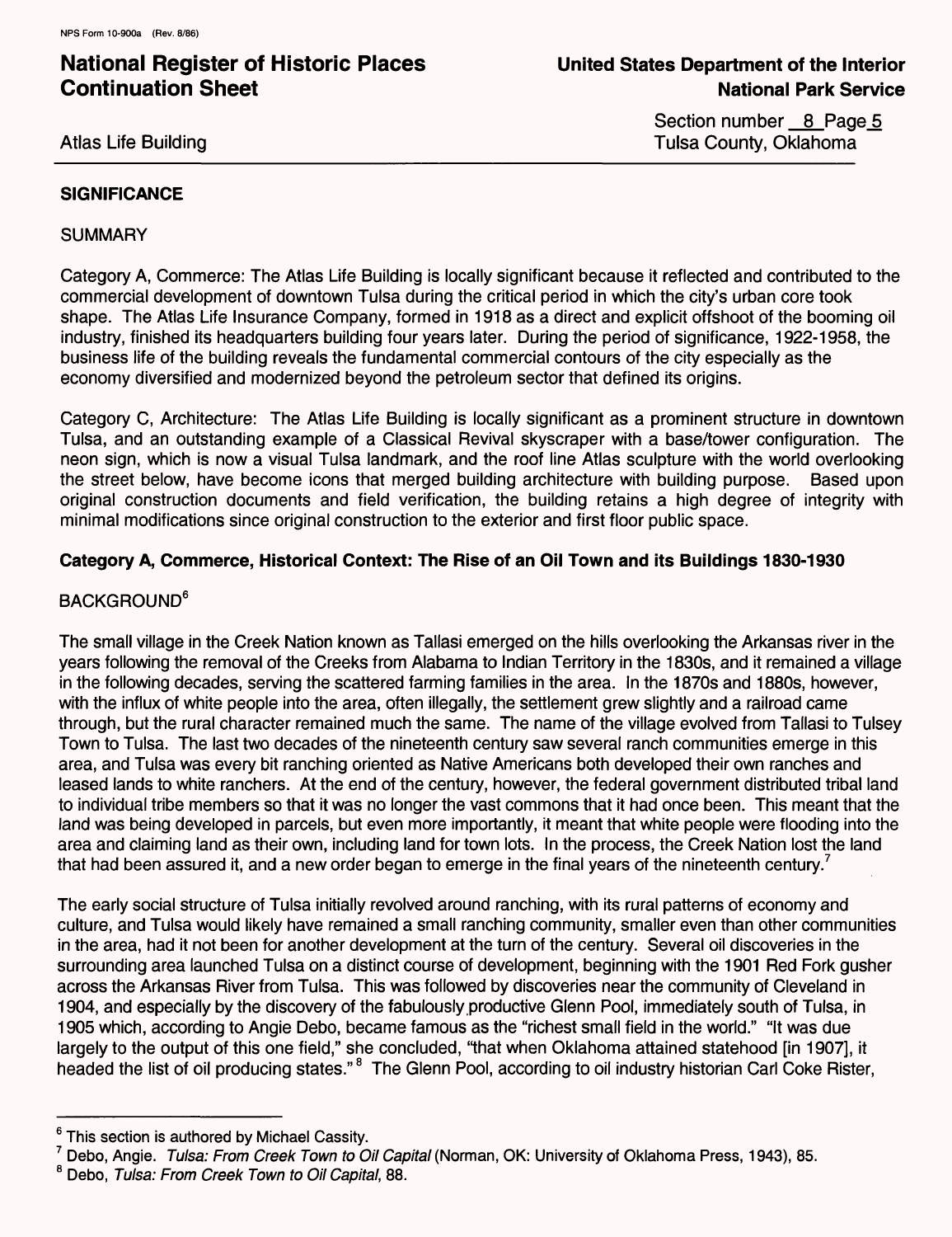Atlas Life Building

Section number 8 Page 6 Tulsa County, Oklahoma

"capped all early-day Oklahoma fields."<sup>9</sup> This discovery set off a frenzy of exploration and moved Oklahoma to a position where it produced over half of the region's oil and production continued to increase and then increased even more.

Locally that activity contributed to a surge in population, and Tulsa grew from 7,298 citizens in 1907 to 18,182 in 1910. More than size, though, this growth reflected a different kind of economy coming to dominance, activity symbolized by the arrival of the *Oil Investors' Journal*, from Beaumont, Texas, in 1908. This was at first a branch office of the trade journal that reported activity in the nation's oil fields, but by 1910 the journal's main office had moved to Tulsa and changed its name to the Oil and Gas Journal.<sup>10</sup> And this was just one of many relocations as Tulsa pulled on the oil industry in the nation like a magnet. In 1912 the giant Gushing oil field west of Tulsa went into production and the magnet's force intensified. Oilmen flocked to the area, bringing with them companies that were already established in Pennsylvania and also creating new companies. The suppliers, pipelines, and producers came in droves following the scent of oil production. Of critical importance, oil refineries began to crop up in West Tulsa and at Sand Springs, both across the Arkansas River from Tulsa. The population soared again. By 1920 Tulsa had 72,075 people—an increase of nearly three hundred percent in the decade. In that year the city telephone book listed 431 oil and gas companies, a number, as historian Danney Goble points out, that was three times the number of grocers and twice the combined sum of doctors and lawyers in the city. This number did not count oil refineries, petroleum distribution companies, or gasoline companies.<sup>11</sup>

And the growth continued. In 1920 the giant Osage field emerged; while much of the oil from the Burbank field went to Ponca City, as historian Angie Debo explains, 'Tulsa was the oil capital, and the management and wealth of the industry still centered there."<sup>12</sup> By 1930 the population doubled yet again, reaching a level of 141,258—the second largest city in Oklahoma. Professor Danney Goble cogently summarizes what had happened in those years:

By 1927, Tulsa provided the headquarters for fifteen hundred oil-related companies, and the city was at once the nerve center, the heart, and the guts of the mid-continent fields, which produced two-thirds of the nation's oil. Its refineries furnished more gasoline than any other city in America. Its pipelines ran to each coast. Its producers were directly responsible for 90 percent of the crude oil flowing from Oklahoma fields, which, in turn, accounted for a third of all the oil originating in the United States.<sup>13</sup>

Where previously ranchers had dominated the economy and culture of the town, now a group of oilmen (and it was a male-dominated industry) set the pace. Tulsa was an oil town—for better and worse—and that character shaped the course of the development of the community. One part of that development was the downtown skyline which took shape in the 1920s, and characteristic of that skyline was the activity in the block between Fourth and Fifth on Boston Avenue. The southeast corner at the intersection of Fourth and Boston had been a schoolhouse, but the school yielded to commercial development. The pattern of change was clear, and one description noted that although the high school was located in this block, "subsequently, on account of the growth of the city of Tulsa, many large business structures were erected adjacent to this block, rendering it of great value, but unsuitable for school purposes."<sup>14</sup> The school had to go. And it went.

<sup>&</sup>lt;sup>9</sup> Rister, Carl Coke. *Oil! Titan of the Southwest* (Norman, OK: University of Oklahoma Press, 1949), 89.

<sup>&</sup>lt;sup>10</sup> Debo. Tulsa: From Creek Town to Oil Capital, 97.

<sup>&</sup>lt;sup>11</sup> Goble, Danney. Tulsa! Biography of the American City (Tulsa, OK: Council Oaks Books, 1997). 108.

<sup>&</sup>lt;sup>12</sup> Debo, Tulsa: From Creek Town to Oil Capital, 102.

<sup>&</sup>lt;sup>13</sup> Goble, Tulsa! Biography of the American City, 95-96.

<sup>&</sup>lt;sup>14</sup> "Atlas Life Insurance Company vs. Board of Education of City of Tulsa," Pacific Reporter, 200, (August 2, 1921), 171.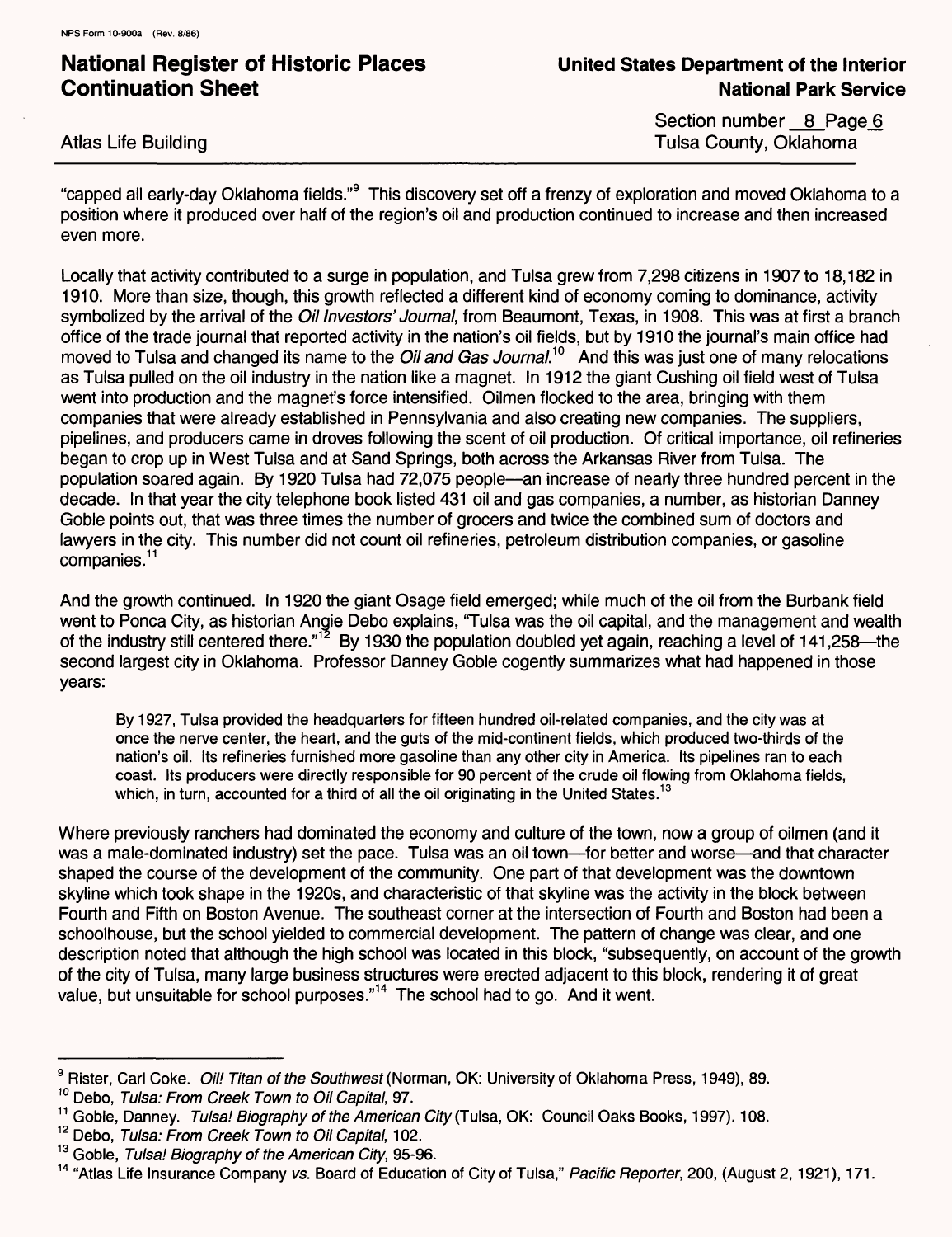Atlas Life Building

Section number 8 Page 7 Tulsa County, Oklahoma

Once the school was razed, a new building, the Cosden Building, took its place in 1918.<sup>15</sup> This was the headquarters of the first oil refinery in Tulsa, one started by Joshua S. Cosden. Constructed in 1918 with sixteen stories, it was Tulsa's first skyscraper. Cosden lost control of his company in 1925 at which point this became the Mid-Continent Petroleum Building. Immediately south of the Cosden Building came the Atlas Life Insurance Building, constructed in 1921-1922. Immediately south of the Atlas Life Building came the spectacular Philtower, built by oil magnate Waite Phillips in 1928. In fact, Phillips also acquired the land to the south of the Philtower, across Fifth, and then started construction in 1929 of another building, the Philcade, which was completed in 1931 (NRIS# 86002196). Skyscrapers were on the march down Boston Avenue. In 1927 more than a million dollars a month was being spent on downtown construction, and Angie Debo commented on the oilmen behind all this development: "Tulsans at this time erected skyscrapers not so much because ground space was at a premium, but because they liked to see them rise."16 She also noted, just as much to the point that, by the end of the 1920s, "For the first time in its history the city achieved an appearance of completion."

### **The Atlas Life Building and Commercial Transformation 1922-1958**

It was in this context that the Atlas Life Insurance Company building was created. Founded in Tulsa in 1918, Atlas Life was the first life insurance company based in the city and only the third such firm in Oklahoma. An explicit and direct product of the oil boom, it was, as Danney Goble observed, "an oilman's company. Its directors included nearly every major producer and refiner in the city."<sup>17</sup> The company grew fast, so fast that within three years it had started construction of its own building to add to the Tulsa skyline, and on November 23, 1922, the new building celebrated its grand opening with an elaborate dedication ceremony and crowds flocked to the building to inspect it.<sup>18</sup> Five thousand flowers had been purchased to distribute to women visitors, but those flowers had all been handed out within the first hour of the open house.<sup>19</sup> But it was more than a building that was being celebrated. It was a kind of business structure, a pattern of commerce that was also being extolled. The system of business and commerce being heralded was one in which independent operators ran their own firms, and they did so in a completely decentralized fashion, sometimes chaotic, sometimes swashbuckling, and sometimes vested with great civic purpose, but invariably independent.

This one building provided office space for more than forty of these oil companies and even more companies providing oil-related services like drilling, geological analysis, leasing, engineering, and others so that the Atlas Life Building represented a veritable hub and core of the petroleum industry. Indeed, Waite Phillips had his offices in the Atlas Life Building until his own building was completed next door five years later. But there were others too. There were also physicians and dentists, attorneys, accountants, and insurance companies. Atlas Life Insurance Company was the primary occupant of the building, but smaller insurance companies and agents

<sup>&</sup>lt;sup>15</sup> The school yielded this city block, but not quietly. Some lots were sold by the Tulsa Board of Education and some, including the lots on which the Atlas Life Building was located, were leased for 99 years. This arrangement was challenged in a case that worked its way to the Oklahoma Supreme Court and the final decision, supporting the lease, is recorded in Atlas Life Insurance Company vs. Board of Education of City of Tulsa, Pacific Reporter, 200, pp. 171-174 (August 2,1921). This arrangement also explains how the Tulsa Board of Education became owner of the building in the 1990s after a property management company leasing the building defaulted on its payments. The board subsequently sold the building and the land to another party.

<sup>&</sup>lt;sup>16</sup> Debo, Angie. Tulsa: A Guide to the Oil Capital (Tulsa, OK: The Mid-West Printing Co., 1938); American Guide Series, Compiled by Workers of the Federal Writers' Project of the Works Progress Administration in the State of Oklahoma; 44; Debo, Tulsa: From Creek Town to Oil Capital, 105.

<sup>&</sup>lt;sup>17</sup> Goble. Tulsa! Biography of the American City, 99; "Atlas Officers Widely Known," Tulsa World, November 19, 1922.

<sup>&</sup>lt;sup>18</sup> "Atlas Building Opens Tonight," Tulsa World, November 23, 1922; "Tulsans, Big and Small, Rich or Poor, Invited to Opening of Atlas Building on Nov. 23," Tulsa World, November 19, 1922.

<sup>&</sup>lt;sup>19</sup> "Crowd Throngs Atlas Opening," Tulsa World, November 24, 1922.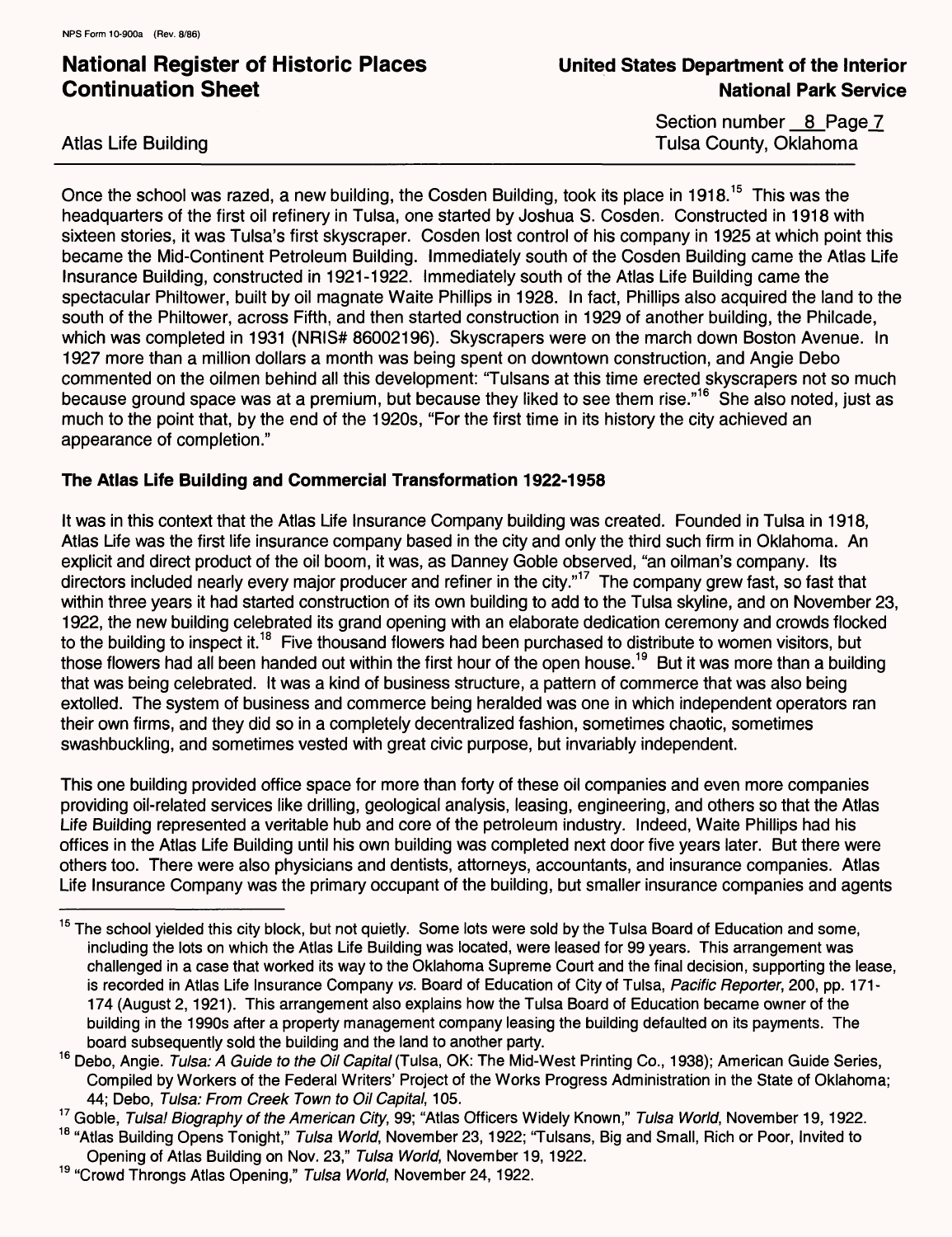Atlas Life Building

Section number 8 Page 8 Tulsa County, Oklahoma

had their offices in the same building, leasing space from Atlas. Plus, about a dozen retail merchants in the first floor arcade also occupied the building.<sup>20</sup> In its early years, the Atlas Life Building revealed the oil dominance in the economy, but it also showed that other businesses were emerging also. In a subtle way, the dedication of the Atlas Life Building revealed that Tulsa's economy was becoming increasingly—if incrementally—diversified.

This commercial diversification contained two related dimensions: (1) the decline of the oil industry and (2) the maturing of the local economy beyond its initial extractive focus. The combination of these two factors transformed the economic and social infrastructure of the community and it all started in the Depression of the 1930s. The Depression dealt a serious blow to the petroleum business just like it did to other sectors of the economy, and this was combined with an already powerful trend toward overproduction that saw the price of oil drop, drop some more, and then collapse; oil had been selling for around \$3.50 per barrel but it dropped to below twenty cents after the opening of the East Texas Field, and even, in a few instances, down to a penny. By 1935 the price had stabilized at just under a dollar a barrel and ten years later it was still only twenty-five cents higher.<sup>21</sup> One by one, many of the oil companies that had flourished went under, were absorbed by others, or moved away into other parts of the country. Some just vanished into the legal files at the local courthouse never to emerge again. Oil was losing its prominence in the Tulsa commercial base—and on the skyline.

The contours of the commercial restructuring could be seen in the roster of businesses in the Atlas Life Building. In 1935, the number of oil producers in the Atlas Life Building had dropped along with the price of oil. In that year fewer oil producers claimed the Atlas Life Building as their home office, although those that were left tended to be larger, and in these lean times more offices than ever were listed as vacant in the city directory. Some of those vacant offices were soon occupied by small businesses—even small retail merchants like jewelers and milliners. **<sup>22</sup>**

Moreover, these other businesses seemed to be growing, and the life insurance industry, including Atlas Life Insurance, survived and even prospered—despite the hard times. The insurance industry did not have a high cost of production since it actually produced no tangible product; plus, the popularity of life insurance policies increased in an urbanizing society where more and more people entered the market for-and needed-life insurance, and insurance companies like Atlas Life were replacing the mutual insurance societies (fraternal orders and similar organizations) that had offered affordable insurance previously. Between 1900 and 1940, subscribed life insurance increased by eighteen fold while the general population did not quite double.<sup>23</sup> Life insurance increasingly represented complex financial instruments that were more than simple death benefits. One account maintains that the industry of which Atlas Life was a part, in fact, pumped more money into the economy than the federal government spent during the New Deal years (1933-1938).<sup>24</sup> Whether that assessment of insurance's contribution is an exaggeration or not, the point is clear: while the oil industry was declining in the 1930s, Atlas Life Insurance was growing.

There were external signs of this commercial shift in Tulsa's downtown. By the early 1940s Tulsa's Chamber of Commerce, which had at one time been dominated by the captains of the oil industry, included only six representatives from the oil industry on its board of forty directors. Atlas Life itself was no longer the pliant child of the oil industry but had assumed a life of its own.

 $20$  Polk's Tulsa City Directory 1926 (Kansas City, MO: R. L. Polk & Co., 1926).

<sup>&</sup>lt;sup>21</sup> Debo, Tulsa: From Creek Town to Oil Capital, 111; Rister, Oil! Titan of the Southwest, 328.

<sup>&</sup>lt;sup>22</sup> Polk's Tulsa City Directory 1935 (Kansas City, MO: R. L. Polk, & Co., 1935).

<sup>&</sup>lt;sup>23</sup> Mildred F. Stone, A Short History of Life Insurance (Indianapolis, IN: Insurance Research and Review Service, 1942), 92-93.

<sup>&</sup>lt;sup>24</sup> Stone, A Short History of Life Insurance, 93.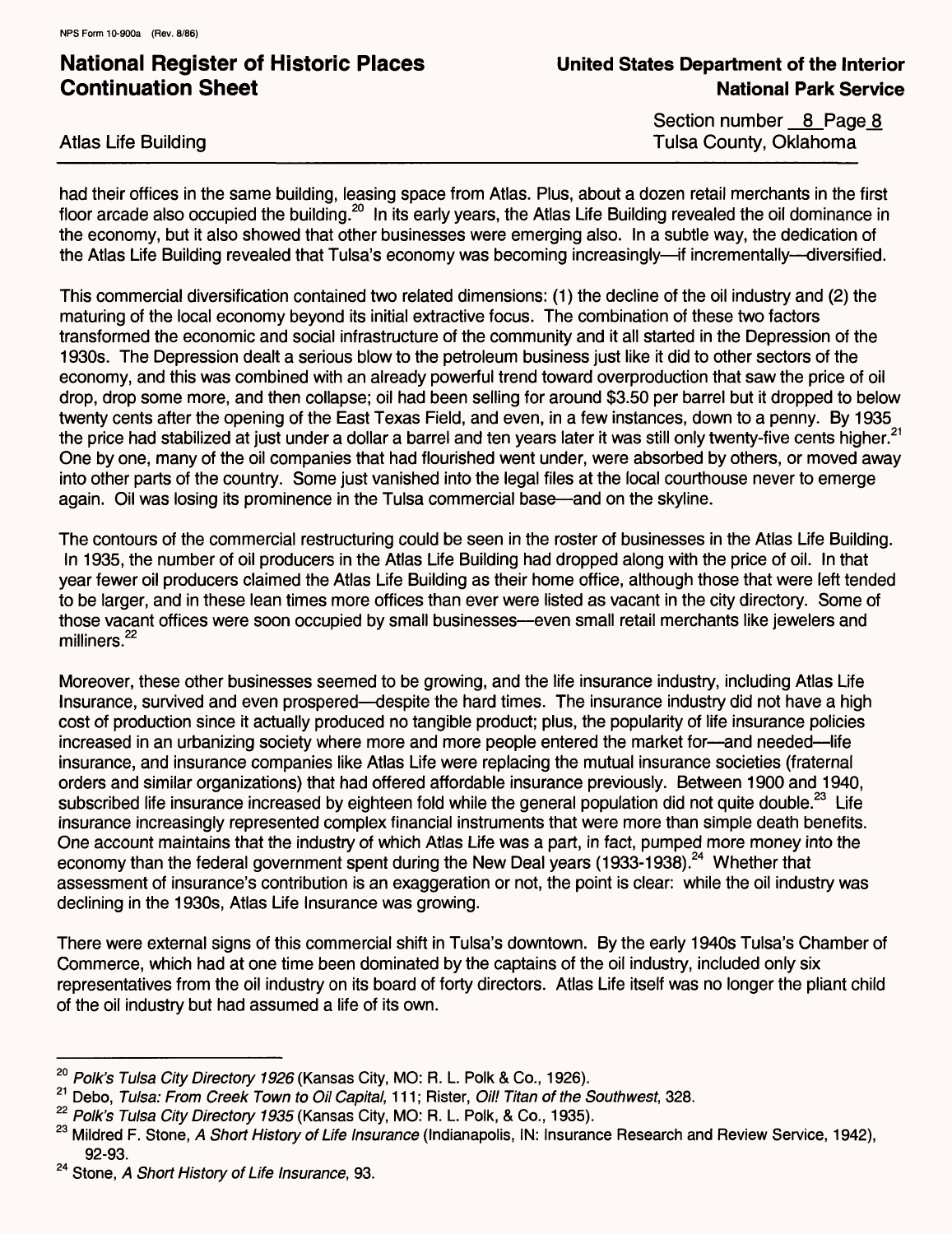Atlas Life Building

Section number 8 Page 9 Tulsa County, Oklahoma

World War II brought the nation out of the Depression, but even global war could not restore the place of oil in the city's commercial order. The price of oil had dropped dramatically during the Depression but even the huge demand of the war machine did not bring prices back to their previous levels. The inchoate shift that had been dimly evident at the dedication of the Atlas Life Building was nearly complete; a different economy prevailed an economy that was no longer exclusively based on the extraction of petroleum from the depths of the earth. The refining of oil was robust as a result of expansion of refineries during the war, but manufacturing was also growing, likewise as a result of the war, and the aviation industry in particular rivaled oil in the Tulsa economy and many now saw aviation as the sign of the future and the oil industry as a sign of the past.

In the years following World War II, Tulsa's economy grew at a pace faster than other parts of the state and nation and the new commercial structure solidified its standing as a base for manufacturing, service, and aviation industries. The Atlas Life Building was at the hub of, and reflecting, a thriving, busy, commercial downtown district. In 1947 the Atlas Life Insurance Company had expanded its own space in the building and there were the other usual occupants—dentists, physicians, lawyers, accountants, and now also realtors.<sup>25</sup> But this was changing and the trend was clear. By 1953, just five years later, the number of occupants in the Atlas Life Building had declined even more, but the building was fully occupied. The key to this puzzle was that some of those businesses with their offices at 415 South Boston were large—very large—and took up correspondingly large parts of the building. Only a handful of oil businesses operated there, but one, Deep Rock Oil and Gas, occupied the eighth, ninth, tenth, eleventh, and twelfth floors of the building. The oil industry was experiencing a wave of consolidation that left it unrecognizable from what it had been when the Atlas Life Building was first opened and occupied.<sup>26</sup> By 1958, the end of the period of significance, Deep Rock itself had been replaced by Crescent Oil and Gas in the building and the trend toward integration in the oil industry, and in the economy in general, continued.

There was another pattern, however, that could be discerned in the corridors of the Atlas Life Building and that was one also evident on the streets of Tulsa. Between 1945 and 1950, forty shopping centers had emerged in Tulsa, "a phenomenon unmatched in the United States by any other city of comparable size;" between 1940 and 1960 the Tulsa population more than doubled, reaching 261,685.<sup>27</sup> By the end of the period of significance, the Atlas Life Building remained at the heart of the city, at the core of downtown, although the pull of the suburbs and the neighborhood centers was increasing. By 1958 fewer physicians and dentists were practicing in the Atlas Life Building as others had begun the exodus to their own clinics scattered around the city. Likewise, the attorneys were opting out of rented space in one of the city's prime office buildings in favor of offices in small buildings where they were the sole occupants and which they owned as an integral commercial asset. The executive offices of the Atlas Life Insurance Company, now on the tenth floor of the building the company owned in Tulsa, was hardly alone in the building, but it presided over a different array of businesses on the other floors; whatever else might be said, it is clear that the commercial contours of Tulsa had changed and those changes were evident in the history of this building.

### **Tulsa Commerce and the Atlas Life Building Since 1958**

In the past half century, downtown Tulsa has experienced one challenge after another—suburbanization and the inclusion of exurbs in the city's commercial orbit; the development of an alternative strip of retail stores and the relocation of downtown merchants to that strip on 71<sup>st</sup> Street; wave after wave of consolidation in the economy in which local businesses have been swallowed by larger operations; construction of expressways with their

 $25$  Polk's Tulsa City Directory 1947 (Dallas, TX: R. L. Polk & Co., 1947).

<sup>&</sup>lt;sup>26</sup> Polk's Tulsa City Directory 1953 (Dallas, TX: R. L. Polk & Co., 1953).

<sup>&</sup>lt;sup>27</sup> Vaughn-Roberson, Courtney Ann and Glenn. City in the Osage Hills: Tulsa, Oklahoma (Boulder, CO: Pruett Publishing Company, 1984), 150.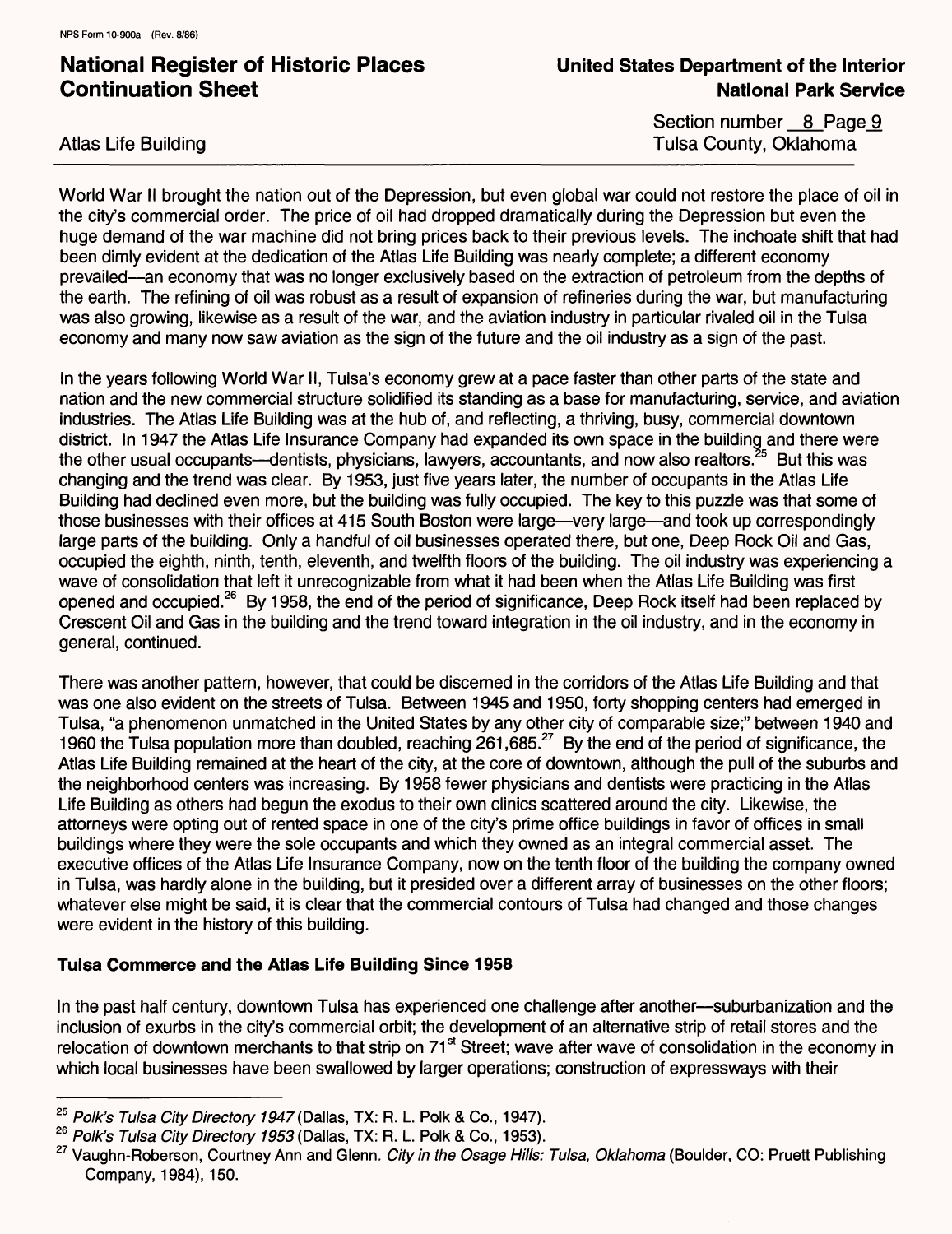Atlas Life Building

Section number 8 Page 10 Tulsa County, Oklahoma

physical and commercial impacts on the areas traversed; the demise of historic buildings and businesses in the downtown area; and the emergence of parking lots where thriving businesses and office buildings once provided the center of gravity for a wide region.<sup>28</sup> Not surprisingly, the Atlas Life Building has felt and faced some of these challenges. In 1991 Atlas Life Insurance Company was purchased by State Mutual and the company's operations were moved to Georgia. The next year the building was eleven-percent occupied.<sup>29</sup> New tenants moved in, and the building has remained at the core of the continuing financial section of the city, and the building a landmark in Tulsa's commercial core.

### **Category C, Architectural Significance**

The building is one of Tulsa's most outstanding Boston Avenue buildings, whose Classical Revival architecture was well chosen to represent the primary business that would occupy it. The public space on the ground floor is richly ornamented. Constructed when the Classical Revival style was popular between c. 1885 and 1940, the Atlas Life Building is among Tulsa's finest remaining examples of this architecture, with near intact original features on the exterior and the primary public space on the first floor. It also represents a low horizontal base with tower construction pattern not found in other Tulsa buildings. The four-story neon sign, which is now a visual Tulsa landmark, and the roof line Atlas sculpture with the world on his shoulders, have become icons that merged building architecture with building purpose.

### **BACKGROUND**

The period of downtown Tulsa's skyscraper development is quite extraordinary and it happened rather quickly once Tulsa became the "oil capital of the world." Between the 1910s and 1920s, the city was transformed both by population and money. There was probably no more important event in Tulsa's history than the discovery of oil in 1901. In 1905, the Glenn Pool strike added to Tulsa's value as the centralized business location where one could arrange leases, obtain bank loans, hire drillers and find equipment for the oil fields. As noted above in the commerce section, the significance of the oil economy in Tulsa began to have a direct effect on building within the city core.

Success within a community draws new residents, and Tulsa's success attracted people from all over the United States; those who believed they could improve their lives working in the oil fields and in the oil business.<sup>30</sup> When a million dollars per month was being spent on building construction downtown in 1927, it was easy to make such assumptions, and Tulsan's watched as a new skyline began to emerge in tall buildings.<sup>31</sup>

One of the most important areas for new construction in the late nineteen-teens and twenties was along Boston Avenue. While Main Street between First and Third Streets was originally the focal point of the nascent city, Boston Avenue south of Third Street still had plots of vacant land available.<sup>32</sup> The city had grown up on Main Street, with an abundance of three- to five-story buildings south of the Frisco Railroad. If one wished to build a skyscraper, vacant downtown core Main Street property was generally not available for new construction. In 1915, Boston Avenue south of Fifth Street was almost all residential and moving south into this area was inevitable as wealthy oilmen sought this avenue as the location to build visual testaments to their

<sup>&</sup>lt;sup>28</sup> In this regard, see especially Goble, Tulsa! Biography of the American City, 249-291, and Vaughn-Roberson, City in the Osage Hills: Tulsa, Oklahoma, 161-177.

<sup>&</sup>lt;sup>29</sup> "Atlas Building Bought for \$400, 000," Tulsa World, July 2, 1992.

<sup>&</sup>lt;sup>30</sup> Goble, Tulsa! Biography of the American City, 91.

<sup>31</sup> Debo. Tulsa: A Guide to the Oil Capital, 44.

<sup>&</sup>lt;sup>32</sup> 1915 Sanborn Fire Insurance Map. Tulsa, OK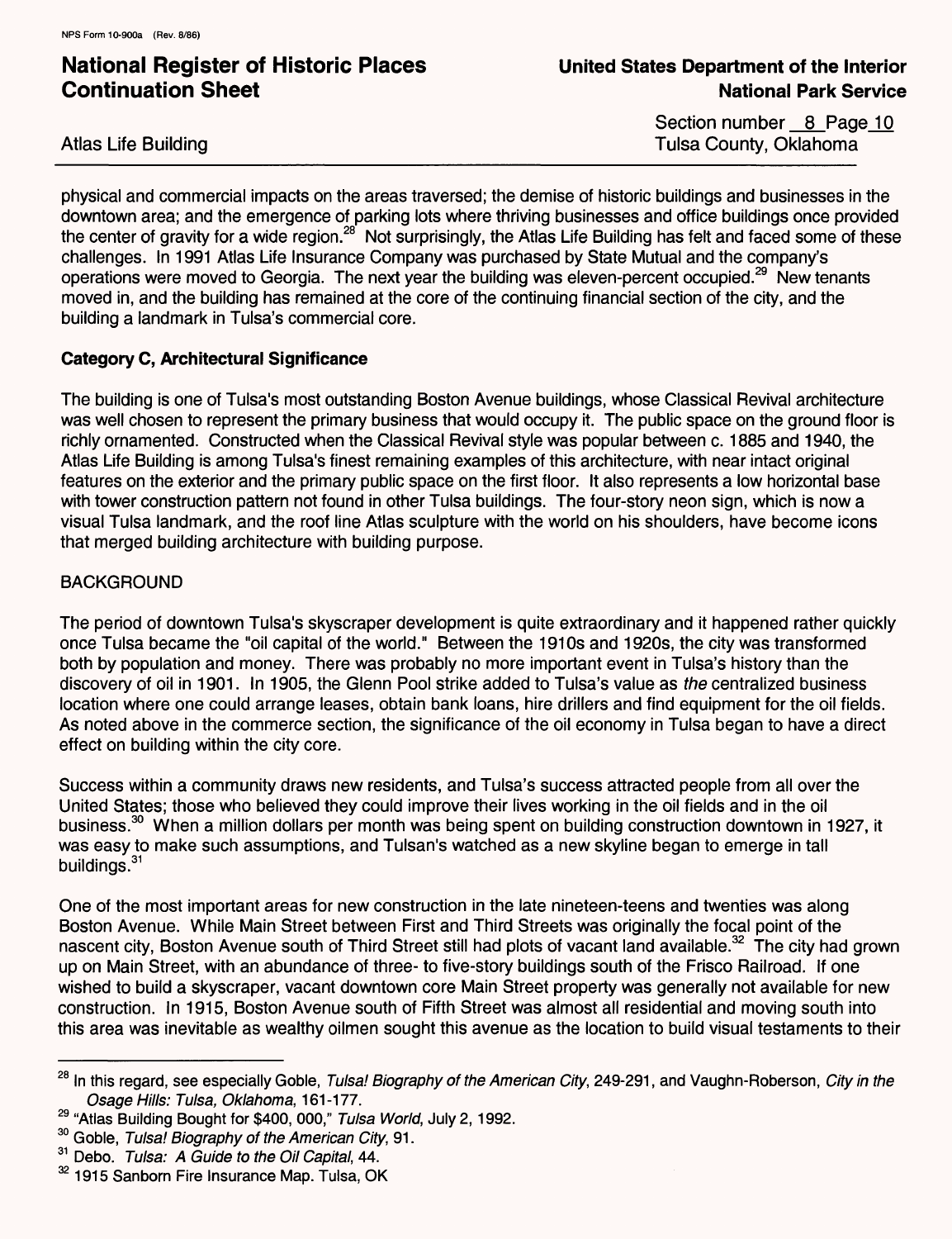Atlas Life Building

Section number 8 Page 11 Tulsa County, Oklahoma

wealth. Forth and Boston, for example, was also one of the highest points topographically in the downtown, and thus added a degree of importance to the skyscrapers that would soon grace the location.

Meeting in the Palace Building (Forth and Main Streets) in 1918, the directors organized the company and rented space there.<sup>33</sup> The Articles of Incorporation filed September 24, 1918, list the first directors among whom were Frank Phillips (Phillips Petroleum), E. R. Perry (Superior Oil Corporation), and J. W. Gilliland (Gilliland Oil).34 Outgrowing the Palace Building as business increased, plans were made for the Atlas building, and its construction began in 1921.

The architectural style was chosen to represent a business, as noted in the Tulsa Daily World. The World reporter had keenly observed that most buildings in Tulsa were named after individuals.

"It has been the aim from the start to keep the Atlas building in good simple business form. They have strived after the simpler and more dignified, rather than the ornate and costly. One has but to look at the Boston Avenue façade to reach this conclusion. It is clean and chaste and dignified and "right.""<sup>35</sup>

Rush Endacott and Rush, Architects, designed the building and during the 1920s, it was the most significant architectural firm in Tulsa.<sup>36</sup>

Classical Revival was a fitting choice for a building that would represent the insurance business. When the Columbian Exposition was held in Chicago in 1893, the architecture of the White City was that of the Classical world. The fair's exhibition buildings were monumental in scale and inspired numerous public and commercial buildings across the United States, and had a profound effect on architecture, the arts, and American industrial optimism. The fair buildings came to represent what American cities *could* be  $-$  important, organized, beautiful, and significant in architectural design and planning. For a rising world power, the architectural language of Classicism translated into public structures on which the public could focus with pride. It was the architecture of power, self-assurance and of good and urbane taste.<sup>3</sup>

American Classical Revival had prospered within the United States during the early nineteenth century, so the style was not newly used after the fair. A variety of nineteenth-century advances were captured by the fair, however, and gave Classical Revival architectural forms new meaning. Advances in sanitation, aesthetics, rationalized urban functions, civic improvement and urban reform, building, artistic collaboration, architectural professionalism, and civic spirit were now associated with Classical Revival architecture.<sup>38</sup>

**<sup>33</sup>** Tulsa World, March 12, 1997.

<sup>&</sup>lt;sup>34</sup> Articles of Incorporation of Atlas Life Insurance Company.

<sup>&</sup>lt;sup>35</sup> "Tulsans, Big and Small, Rich or Poor, Invited to Opening of Atlas Building on Nov. 23." Tulsa Daily World, November 19,1922.

<sup>&</sup>lt;sup>36</sup> Tulsa World, March 12 1997. Lee Anne Ziegler, Executive Director of Tulsa Foundation for Architecture, concurred that the firm was probably the most significant architectural firm at the time.

Gelernter, Mark. A History of American Architecture: Buildings in their Cultural and Technological Context (Hanover, NH: University Press of New England, 1999), 202.

<sup>&</sup>lt;sup>38</sup> Wilson, William H. The City Beautiful Movement (Baltimore, OH: The Johns Hopkins University Press, 1989), 60.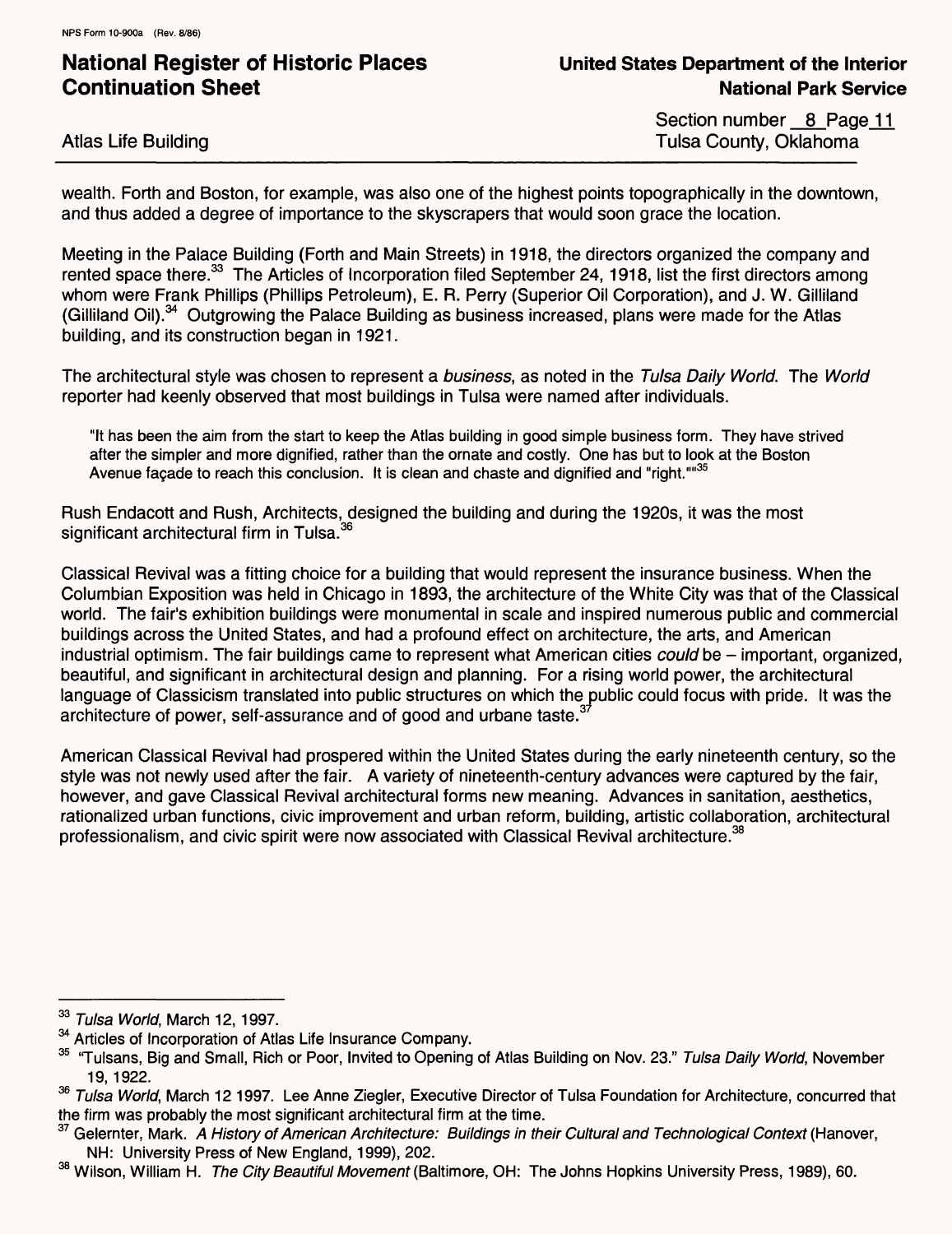Atlas Life Building

Section number 8 Page 12 Tulsa County, Oklahoma

American architects originally had found prototypes for Classical building forms in towered medieval town halls and guild halls, which when constructed, signified the rise of merchant classes in the late Middle Ages. Richard Morris Hunt blended the tower idea with a commercial structure in 1872, in his New York City Tribune Building. Hunt also divided the building into the traditional classical three part arrangement of a base, middle and cap, using these layers to define height in a beginning, middle and end.<sup>39</sup> While buildings like the Metropolitan Life Tower and the Woolworth Buildings in New York continued Hunt's idea of the tower growing out of a base, there were many other multi-story skyscrapers with towers perched above.<sup>40</sup> Many skyscrapers in the early twentieth century, however, also began to rise to full height without a break from street level. $41$ 

The Atlas Life Building is reminiscent of Hunt's early idea for a skyscraper-with a tower rising from a base, and is a reminder of many Italian tower/base or tower (campanile)/church configurations.<sup>42</sup> In the case of the Atlas Life Building, the base of the building is just two stories, which significantly emphases the tower appearance. The building's form exemplifies classical design in that the building received different treatment for different areas of interest. For example what matters most to the public is what is going on at the pedestrian level and at the skyline. Intermediate floors are of minor consequence by comparison, and in the Atlas Building these floors are a subdued brick and mortar. They become a background statement for the major architectural features at the street and roof line. Compared to a classical column with a decorated base, shaft and decorated capital, the building links its viewer to Classical Revival architecture which embodied and symbolized the Greek and Roman architectural ideals of republicanism, stability and social order.<sup>43</sup>

Ideal for an insurance business, the Classical Revival style of the Atlas Life Building helped convey the company's strength through an appearance of stability and durability; attributes that could visually assure the company's longevity to investors and patrons. The integration of the Greek Titan Atlas into the building's cornice, a common icon in western culture representing strength and endurance, further conveyed a strong message about the company's stability and permanence. Atlas overlooks and protects pedestrians below as an icon of strength. Atlas, integrated into the company's name, public space clock, door and key plates and in the building itself, helped unite the purpose of the insurance business with the building architecture.

The four-story vertical neon sign which was installed on the Boston Avenue exterior in 1946, was built by Claude Neon Federal. It has also become an important visual symbol of the building and its purpose. It integrated the building visually into the downtown streetscape, and kept the significance of the building keenly in the eye of Tulsans. A January 24 2001, Tulsa World article commented on the sign's significance:

<sup>&</sup>lt;sup>39</sup> Gelernter. A History of American Architecture, 189. One of the most important architects who used the tripartite division of tall buildings was Louis Sullivan. Sullivan, however, divided building into parts based on use rather than just historical precedents.

<sup>&</sup>lt;sup>40</sup> The Met Life Building's tower was added in 1909 after the building's first construction period of 1893. This building was not only towered and also a life insurance building, but the tower was modeled on the Campanile di San Marco in Venice. There is no indicated that Rush Endacott and Rush were inspired by this building, but it was the world's tallest building between 1909 and 1913.

<sup>&</sup>lt;sup>41</sup> While form was an issue dependent on construction methods at the turn of the century as architects wrestled with solid masonry construction and experiments metal frame construction, for the Atlas Life Building, its steel frame construction was not an issue and the architecture chosen for affect.

<sup>&</sup>lt;sup>42</sup> The Torre del Mangia above the Palazzo Pubblico in Siena is an example, although the tower is not centered above the base. Another example is the Torrazzo of Cremona, while part of a church configuration, it rises from a two-story base.

<sup>&</sup>lt;sup>43</sup> Adam. Robert. "How to Build Skyscrapers," City Journal, Vol. 12, #2, Spring 2002. City Journal is quarterly magazine of urban affairs, published by the Manhattan Institute.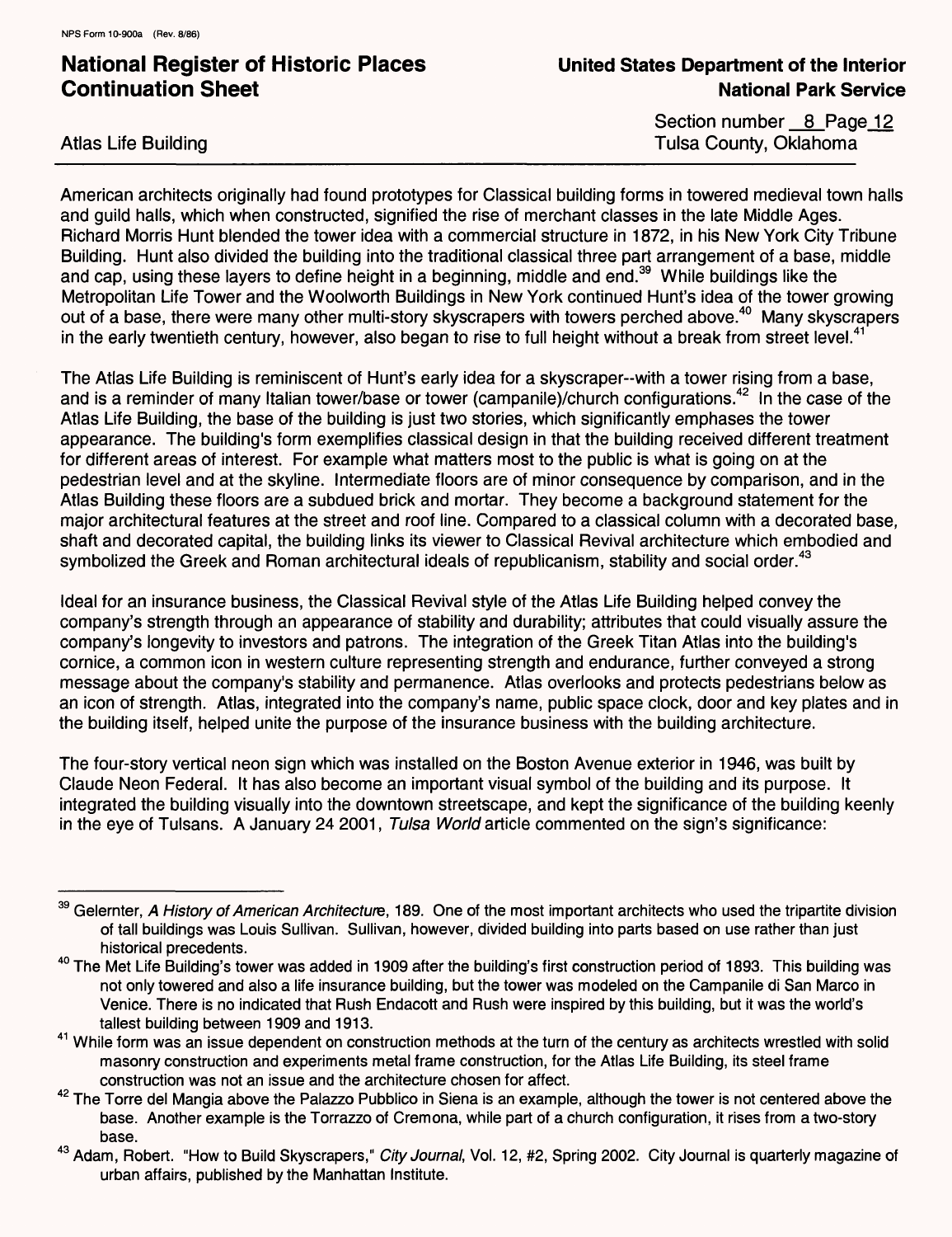Section number 8 Page 13 Tulsa County, Oklahoma

But the Atlas Life sign, which was first hoisted in 1946, never stopped shining. It represented the city on postcards, phone book covers and travel brochures. So when a windstorm brought it down in 1998, people took notice.

David Averill, associate editor of the Tulsa World, perhaps expressed the significance of this sign best in an editorial January 28, 2001, after the sign relighting a few days earlier:

The Atlas Life Building, 415 S. Boston Ave., was built in 1922 and the sign, which was added a few years later, became a Tulsa landmark. It remained that even after the insurance company was absorbed by an out-of-state firm and the lights, literally, were turned out in 1991. The sign was renovated in 1996 but almost immediately was damaged in a windstorm to the point that it had to be taken down. The building's owners, Pearson Group Capital Management, are due a vote of thanks for having the sign painstakingly repaired, rehung and relit. They didn't have to do it. After all, the sign is cosmetic and isn't vitally important.

Except as a symbol of downtown and maybe the entire city.

...... the Atlas sign is more than a trigger for warm and fuzzy nostalgic memories. It symbolizes the spirit of a bygone era, a time when Tulsa's leaders dreamed big and had the wherewithal and moxie to put their dreams into action and into bricks and mortar.<sup>44</sup>

This prominent, iconic sign has been rehabilitated, and based upon a review of historic photographs of the structure appears to retain its' original appearance.<sup>45</sup> Its presence also represents other neon signs that once were plentiful along Boston Avenue, lighting up the street with buildings' purpose and identification. None, however, were as large as the Atlas Building sign, and today the Atlas Building neon sign represents those now gone from a once visually busy street scene.

There are other buildings in Tulsa's downtown which are Classical Revival and the following table helps to compare the Atlas Building's form, purpose and architecture to those buildings from the construction boom of the 1920s.

| Building <sup>46</sup>            | <b>Date</b> | <b>Stories</b> | <b>Purpose</b>                    | <b>Architecture</b>                          | <b>Comments</b>                                                                                                                                           |
|-----------------------------------|-------------|----------------|-----------------------------------|----------------------------------------------|-----------------------------------------------------------------------------------------------------------------------------------------------------------|
| Mid-co Building                   | 1920        | 2              | Oil<br>Company<br><b>Building</b> | <b>Classical Revival</b>                     | Rectangular building, not comparable<br>in size for base/tower architecture, or<br>purpose. Windows are all<br>replacements.                              |
| Petroleum<br><b>Building</b>      | 1921        | 10             | Office                            | Pre-art deco.<br>simple Classical<br>details | Not comparable in base/tower<br>architecture or purpose                                                                                                   |
| Thompson<br><b>Building</b>       | 1921        | 15             | Office                            | <b>Classical Revival</b>                     | Not comparable in architectural form -<br>large rectangular office building with a<br>small story and one-half Classical<br>Revival penthouse and cupola. |
| <b>Beacon Building</b><br>(was an | 1923        | 8              | Office                            | <b>Classical Revival</b>                     | Comparable in purpose, built for<br>insurance company, but original roof-                                                                                 |

44 "Atlas Plugged."

45 "Renovations Kept Original Features Intact," Tulsa World, March 5, 1997, reported that the sign had been once restored in 1992 during the time the Boston Management Company made interior renovations. A Tulsa World newspaper article written by Jasen Corns, World Staff Writer, January 24, 2001, however, notes that the wind damage came in 1998, not 1996.

<sup>46</sup> This list is taken from the Downtown Tulsa Self-Guided Historic Walking Tour, which lists 25 building of note, as well as twenty-five additional buildings of mixed use. Another source is the Tulsa Historical Society's Tulsa Downtown Walking Tour which lists both historic and more contemporary architecture.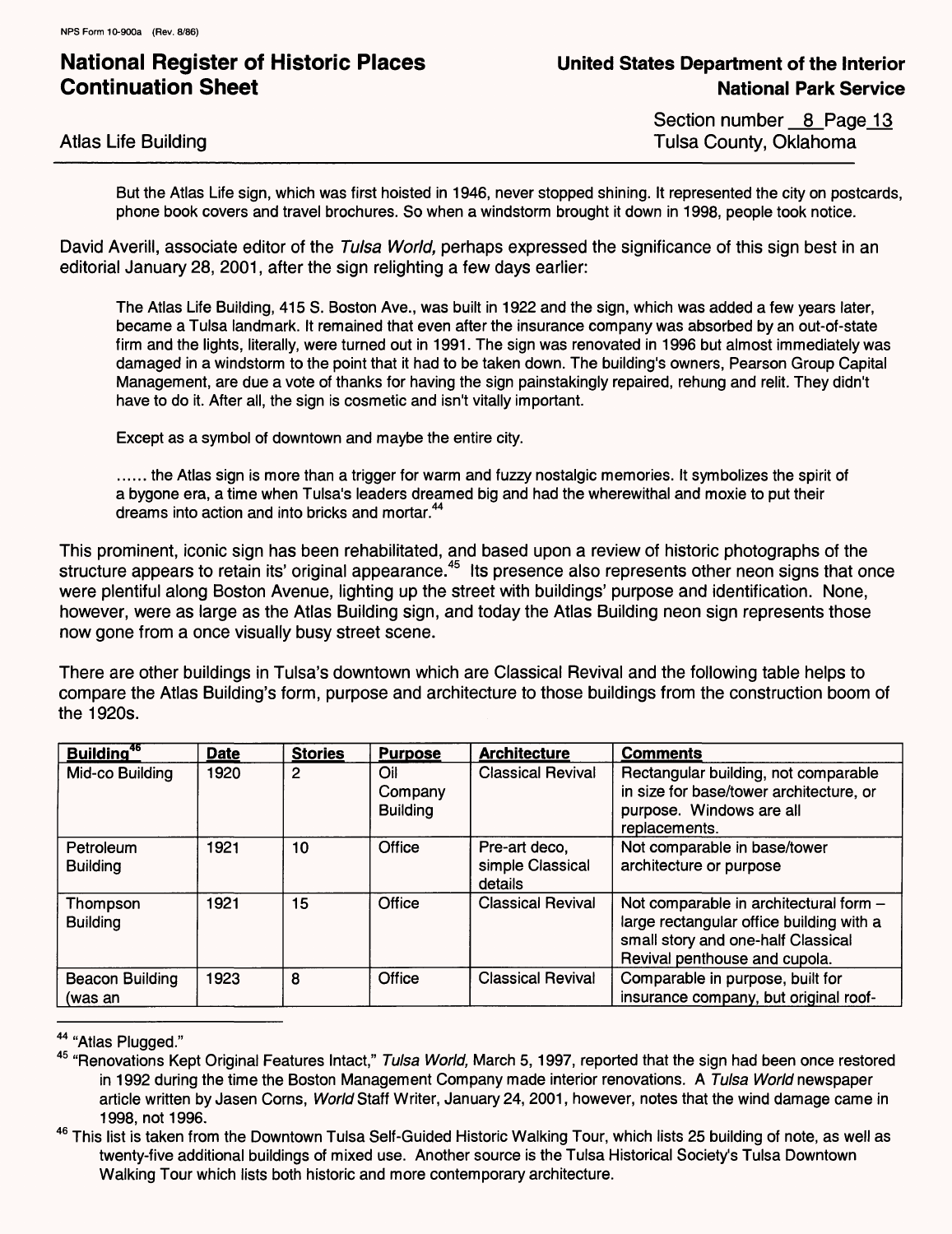### **United States Department of the Interior National Park Service**

Section number 8 Page 14 Tulsa County, Oklahoma

| insurance<br>building)                                      |               |                                             |                                          |                                            | top iconic beacon removed in 1976.<br>Flat-topped, rectangular office building                                                                                                                                                                  |
|-------------------------------------------------------------|---------------|---------------------------------------------|------------------------------------------|--------------------------------------------|-------------------------------------------------------------------------------------------------------------------------------------------------------------------------------------------------------------------------------------------------|
| Vandever<br>Department<br><b>Store</b>                      | 1924          | 6                                           | Depart-<br>ment Store                    | <b>Classical Revival</b>                   | Not comparable for base/tower<br>architecture, purpose, or height                                                                                                                                                                               |
| Mayo Hotel                                                  | 1925          | 18                                          | Hotel                                    | <b>Classical Revival</b>                   | Not comparable for base/tower<br>architecture, purpose or size,<br>Rectangular building                                                                                                                                                         |
| <b>Reunion Center</b><br>(1 <sup>st</sup> National<br>Bank) | 1919/<br>1925 | 10                                          | <b>Bank</b>                              | <b>Classical Revival</b>                   | A Rush Endacott Rush-designed<br>building, flat-roofed rectangular in<br>shape, not base/tower. This building<br>has had major alterations to the interior<br>public space.                                                                     |
| <b>Fawcett Building</b>                                     | 1926          | 3                                           | Oil<br>Company<br><b>Building</b>        | Modest Art-Deco                            | Not comparable in purpose or size.<br>Not tower/base architecture.                                                                                                                                                                              |
| Marion<br>Corporation                                       | 1926          | 3                                           | Office<br><b>Building</b>                | Neo-Colonial<br>Revival                    | Not comparable in architecture,<br>purpose or size                                                                                                                                                                                              |
| Day Building<br>(Nelsons)                                   | 1926          | $\overline{2}$                              | Small Com-<br>mercial<br><b>Building</b> | Art Deco                                   | Not comparable in architecture,<br>purpose or size                                                                                                                                                                                              |
| Philtower                                                   | 1927          | 23                                          | Office<br><b>Building</b>                | Neo-Gothic, Art<br>Deco                    | Not comparable in architecture,<br>purpose or size                                                                                                                                                                                              |
| <b>Parker Building</b><br>(Holarud<br>Building)             | 1927          | 10                                          | Office<br><b>Building</b>                | Art Deco                                   | Not comparable in architecture, or<br>purpose. This building has had major<br>exterior modifications                                                                                                                                            |
| <b>Tulsa Club</b><br><b>Building</b>                        | 1927          | 6                                           | Private<br>Club                          | Art Deco                                   | Not comparable in architecture,<br>purpose or size                                                                                                                                                                                              |
| Oklahoma Nat.<br>Gas                                        | 1928          | 10                                          | <b>Utility</b><br>Company                | Art-Deco                                   | Not comparable in architecture, or<br>purpose                                                                                                                                                                                                   |
| <b>Adams Building</b>                                       | 1928          | 14                                          | Hotel                                    | Gothic, Italian<br>Renaissance,<br>Baroque | Not comparable in architecture,<br>purpose                                                                                                                                                                                                      |
| <b>Public Service</b><br><b>Building</b>                    | 1928          | 6                                           | Company<br><b>Building</b>               | Art-Deco, Zigzag                           | Not comparable in architecture,<br>purpose                                                                                                                                                                                                      |
| Exchange<br>National Bank.                                  | 1917,<br>1929 | 22 (with<br>additional<br>4-story<br>tower) | <b>Bank</b>                              | <b>Classical Revival</b>                   | Originally began as a ten-story<br>building; enlarged with significant<br>addition and tower beginning at the 10 <sup>th</sup><br>floor. The architectural effect of a<br>decorative base and building cap does<br>not appear on this building. |

This comparison reveals that no buildings constructed during the building boom of the 1920s compare in architecture, purpose, or size to the Atlas Life Building.

The building is one of Tulsa's most outstanding Boston Avenue buildings, whose architecture represents the significance of the primary business that occupied it. The public space on the ground floor is richly ornamented. Constructed when the Classical Revival style was popular between c. 1985 and 1940, the Atlas Life Building is among Tulsa's finest remaining examples of this architecture, with near intact original features on the exterior and the primary public space on the first floor. It represents a low horizontal base/tower construction pattern not found in other Tulsa buildings. The four-story neon sign, which is now a visual Tulsa landmark, and the roof

Atlas Life Building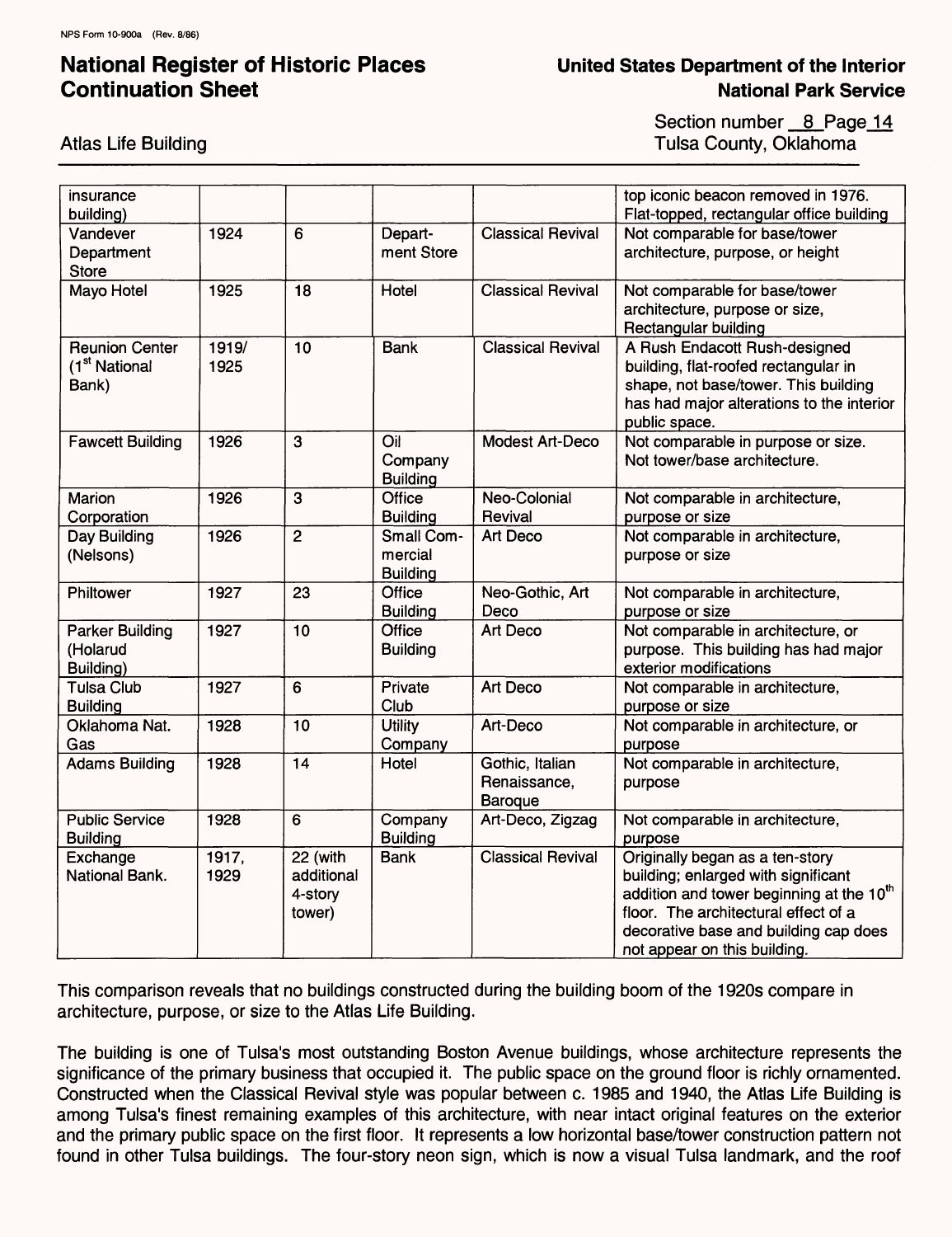Atlas Life Building

Section number \_8\_Page\_15 Tulsa County, Oklahoma

line Atlas sculpture with the world on his shoulders overlooking the street below, have become icons that merged building architecture with building purpose. Based upon original construction documents and field verification, the building retains a high degree of integrity.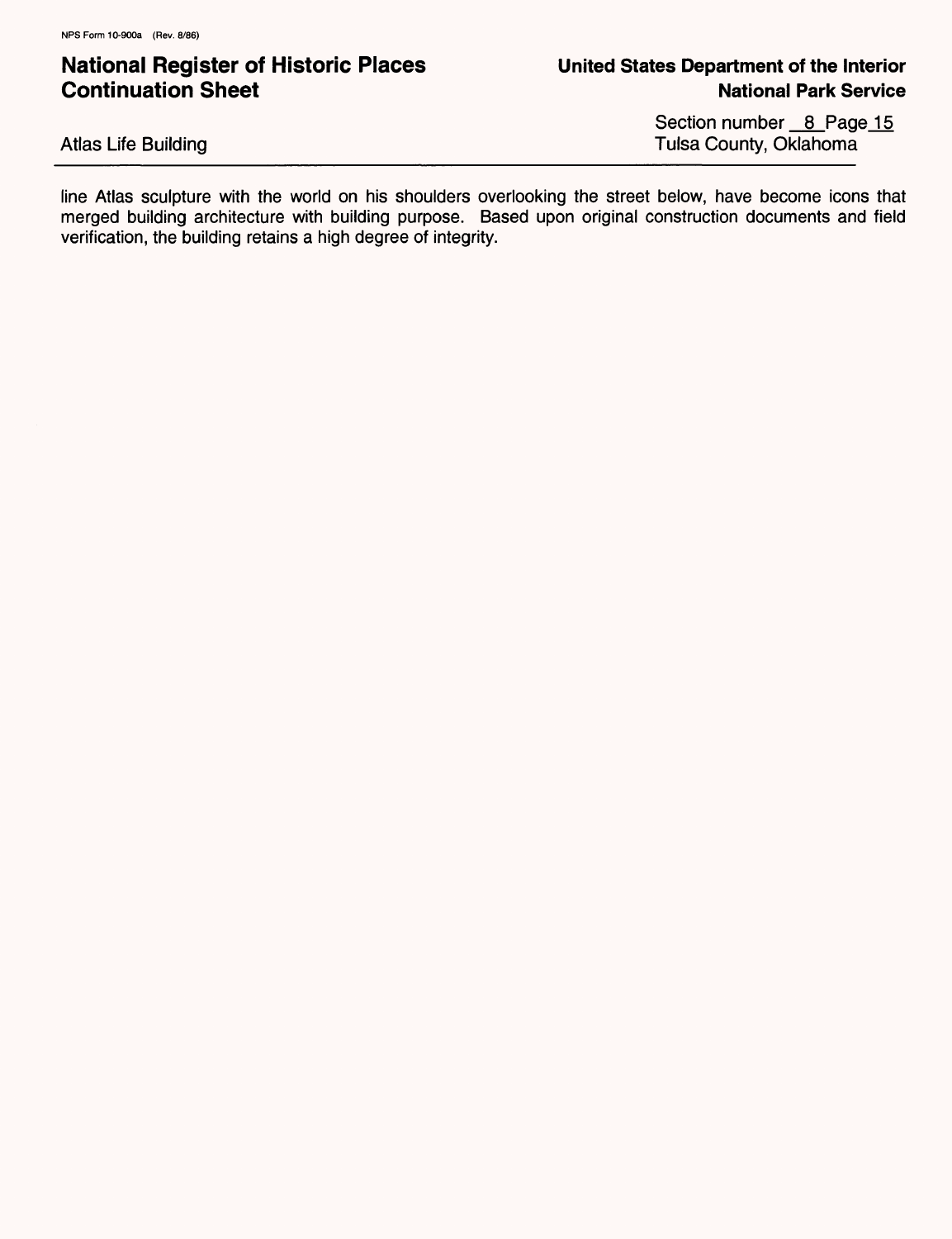**United States Department of the Interior National Park Service**

Atlas Life Building Oklahoma

Section\_9\_, Page <u>16</u> Tulsa County,

#### **BIBLIOGRAPHY**

#### **Books**

- Debo, Angie. Tulsa: A Guide to the Oil Capital. American Guide Series, Compiled by Workers of the Federal Writers' Project of the Works Progress Administration in the State of Oklahoma. Tulsa, OK: The Mid-West Printing Co., 1938.
- Debo, Angie. Tulsa: From Creek Town to Oil Capital. Norman, OK: University of Oklahoma Press, 1943.
- Gelernter, Mark. A History of American Architecture: Buildings in their Cultural and Technological Context. Hanover, NH: University Press of New England, 1999.

Goble, Danney. Tulsa! Biography of the American City. Tulsa, OK: Council Oaks Books, 1997.

Rister, Carl Coke. Oil! Titan of the Southwest. Norman, OK: University of Oklahoma Press, 1949.

- Stone, Mildred F. A Short History of Life Insurance. Indianapolis, IN: Insurance Research and Review Service, 1942.
- Vaughn-Roberson, Courtney Ann and Glenn. City in the Osage Hills: Tulsa, Oklahoma. Boulder, CO: Pruett Publishing Company, 1984.

Wilson, William H. The City Beautiful Movement. Baltimore, OH: The Johns Hopkins University Press, 1989.

#### **Newspapers**

Tulsa Daily World, November 19, 1922. "Atlas Officers Widely Known."

- Tulsa World, November 19, 1922. "Tulsans, Big and Small, Rich or Poor, Invited to Opening of Atlas Building on Nov. 23."
- Tulsa World, November 23,1922. "Atlas Building Opens Tonight."
- Tulsa World, November 24, 1922. "Crowd Throngs Atlas Opening."

Tulsa World, January 18, 1992. "Atlas Life Blaze."

- Tulsa World, July 2,1992. "Atlas Building Bought for \$400,000,".
- Tulsa World, September 24,1992. "Office Designer Showcase," by Mona Shoup.
- Tulsa World, March 5,1997. "Renovations Kept Original Features Intact," by Bill Underwood.
- Tulsa World, March 12,1997. (taken from a vertical file clipping, Tulsa City-County Library)
- Tulsa World, January 24, 2001, "Nostalgic Neon Returns in All Its Full-Lit Glory," by Jasen Corns.

Tulsa World, January 28, 2001, "Atlas Plugged," by David Averill.

### **Other Printed Matter**

Articles of Incorporation of Atlas Life Insurance Company.

"Atlas Life Insurance Company vs. Board of Education of City of Tulsa," Pacific Reporter. 200, (August 2, 1921).

Polk's Tulsa City Directory 1926. Kansas City, MO: R. L. Polk & Co., 1926.

Polk's Tulsa City Directory 1935. Kansas City, MO: R. L. Polk, & Co., 1935.

Polk's Tulsa City Directory 1947. Dallas, TX: R. L. Polk & Co., 1947.

Polk's Tulsa City Directory 1953. Dallas, TX: R. L. Polk & Co., 1953.

#### **Maps**

Sanborn Fire Insurance Maps for Tulsa, Tulsa County, Oklahoma. New York, NY: Sanborn Map Company, 1915.

#### **Interviews**

Ziegler, Lee Anne. Executive Director of Tulsa Foundation for Architecture, Tulsa, OK, January 22, 2009.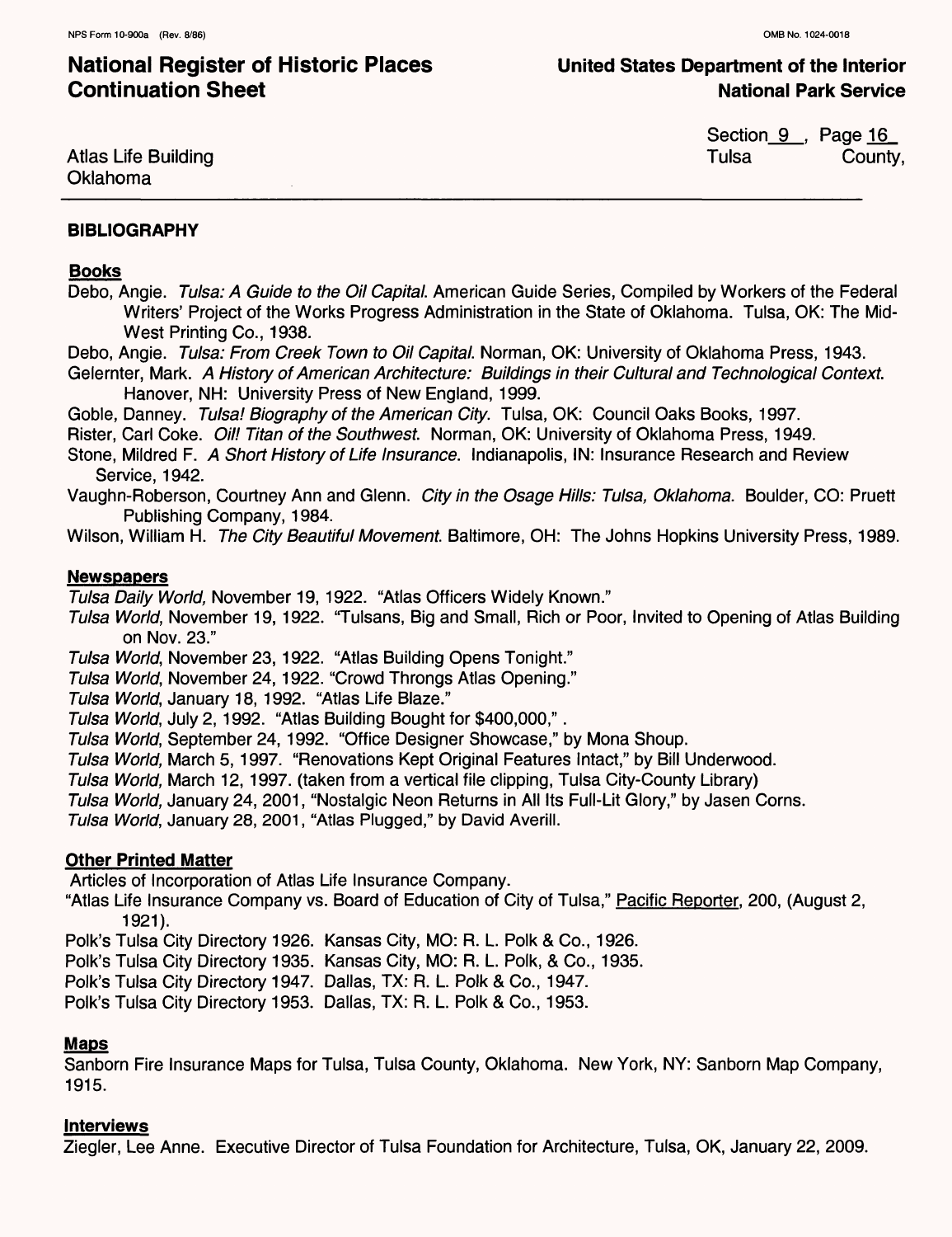### **United States Department of the Interior National Park Service**

Atlas Life Building Oklahoma

Section\_9\_, Page 17\_ Tulsa County,

#### **Websites**

Adam, Robert. "How to Build Skyscrapers," City Journal, Vol. 12, #2, Spring 2002. http://www.city-journal.0rg/html/12\_2\_urbanities-how\_to\_build.html Historic Postcard and Photos, Beryl Ford Collection/Rotary Club of Tulsa, Tulsa City-County Library and Tulsa Historical Society. http://www.tulsalibrary.org/ Downtown Tulsa Self-Guided Historic Walking Tour

http://nfp.cba.utulsa.edu/bajaja/SIGSANDSymposium6/LocalArrangements/TulsaArtDecoWalking.pdf Tulsa Historical Society's Tulsa Downtown Walking Tour.

http://www.tulsahistory.org/events/deco\_tours.htm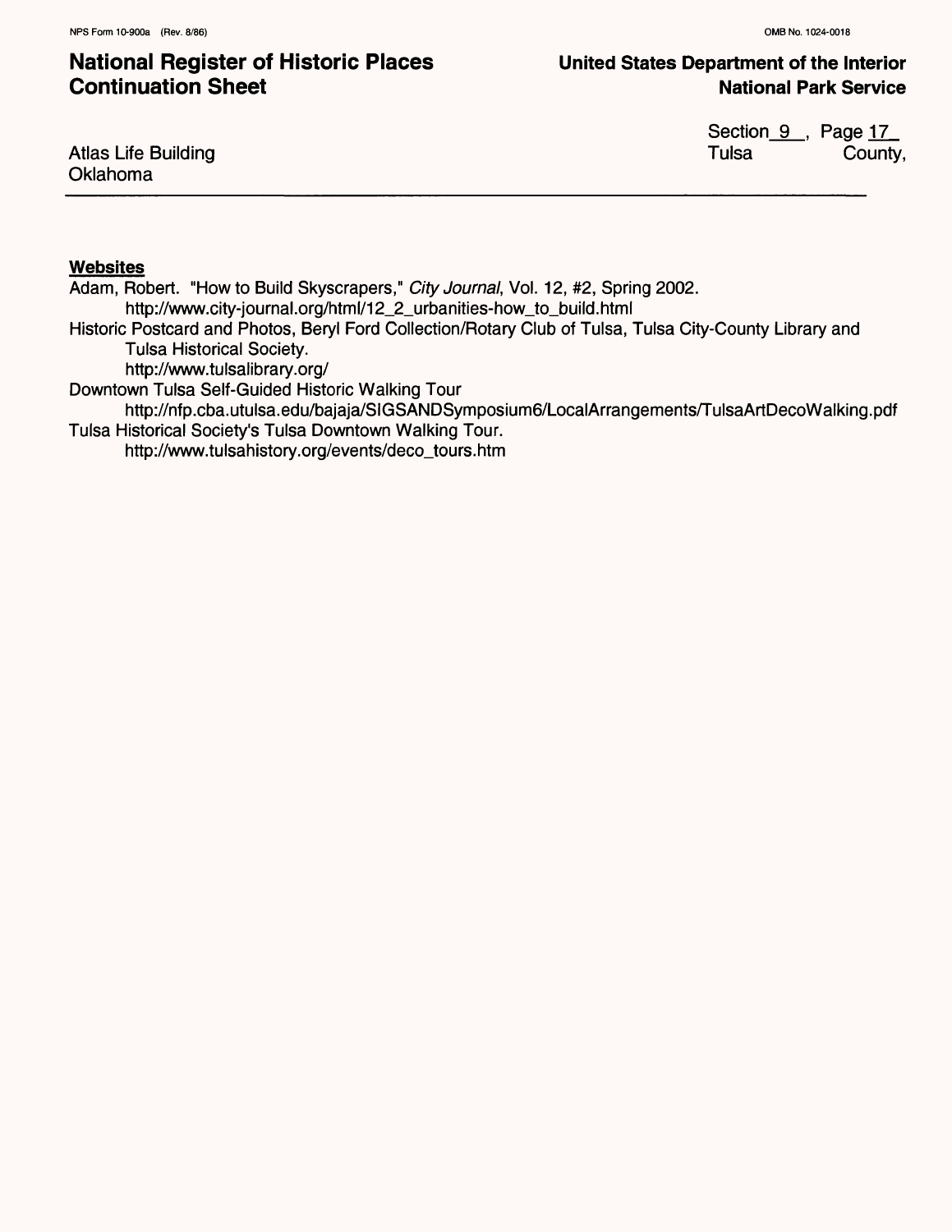Atlas Life Building

### **GEOGRAPHICAL DATA**

#### **VERBAL BOUNDARY DESCRIPTION**

Parcel Number: 38890 (Tulsa County Tax Assessor) Lot 5, Block 137



Location of Atlas Life Building

### **BOUNDARY JUSTIFICATION**

This boundary includes the area historically associated with the Atlas Life Building

# **National Park Service**

Section number \_\_ 10 Page \_ 18 Tulsa County, Oklahoma

**United States Department of the Interior**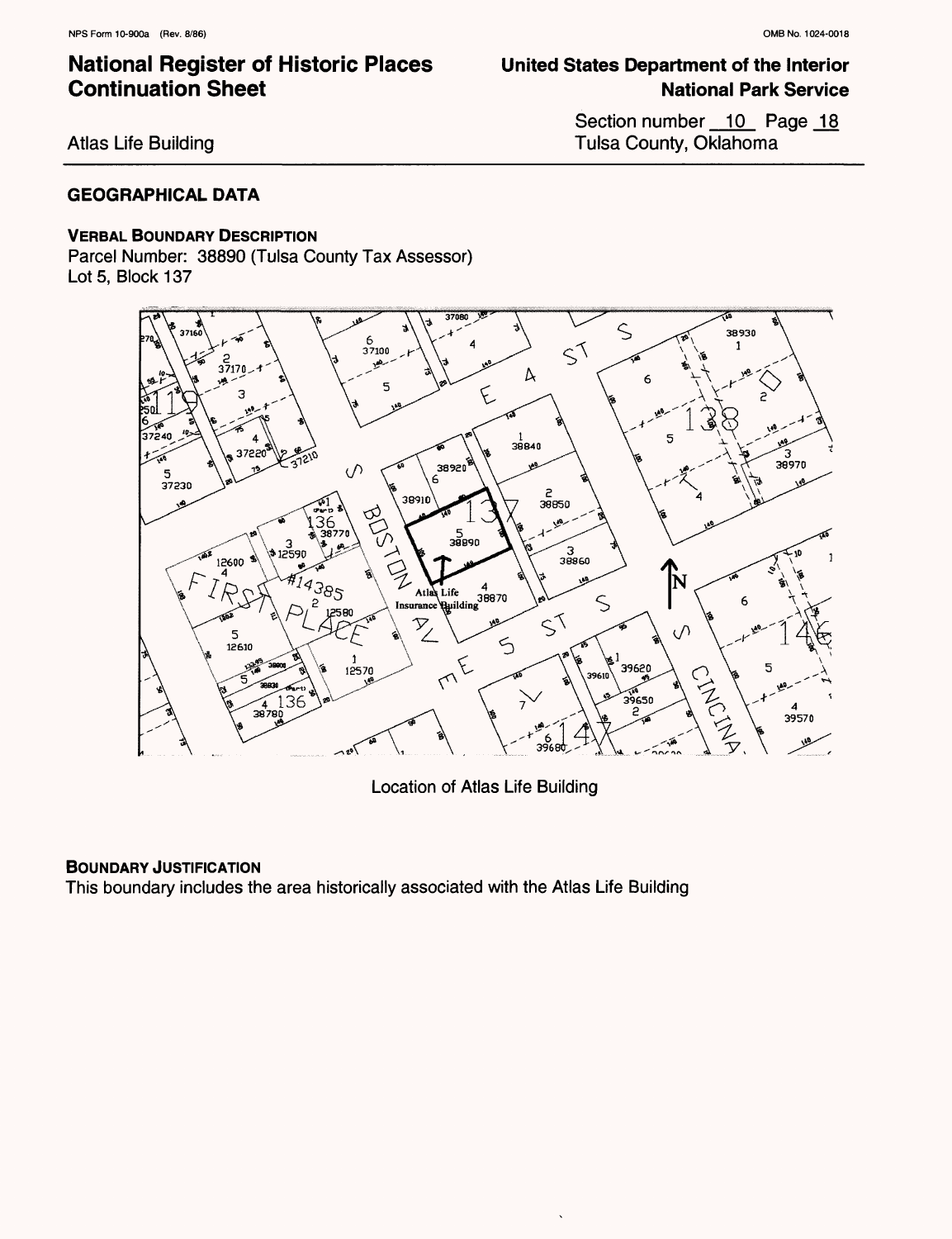### National Register of Historic Places **United States Department of the Interior**  Continuation Sheet

**National Park Service**

Atlas Life Building

Section number \_\_\_\_ Page 19 Tulsa County, Oklahoma

### **PHOTOGRAPH LOG**

Atlas Life Building, Tulsa County, Oklahoma

Photographer: Cathy Ambler

| No.  | <b>Subject</b>                                | Dir.      | <b>Date</b> |
|------|-----------------------------------------------|-----------|-------------|
| 0001 | <b>Front Façade</b>                           | <b>NE</b> | 2/1/2009    |
| 0002 | North Façade                                  | W         | 1/26/2009   |
| 0003 | Rear Façade from Parking Garage Deck          | W         | 2/1/2009    |
| 0004 | South Façade                                  | W         | 2/1/2009    |
| 0005 | <b>Building Base</b>                          | <b>NE</b> | 1/26/2009   |
| 0006 | <b>Building Cap</b>                           | <b>NE</b> | 2/1/2009    |
| 0007 | Central Corridor, Ground Floor                | Е         | 2/6/2009    |
| 0008 | Elevators, Mail Drop, Directory, Ground Floor | S         | 2/6/2009    |
| 0009 | Atlas Clock, Ground Floor                     | E         | 2/6/2009    |
| 0010 | <b>Main Stairs to Second Floor</b>            | <b>SE</b> | 2/6/2009    |
| 0011 | Seventh Floor Elevators, Original Materials   | <b>SW</b> | 2/6/2009    |
| 0012 | Seventh Floor Stairwell, Original Materials   | <b>SE</b> | 2/6/2009    |





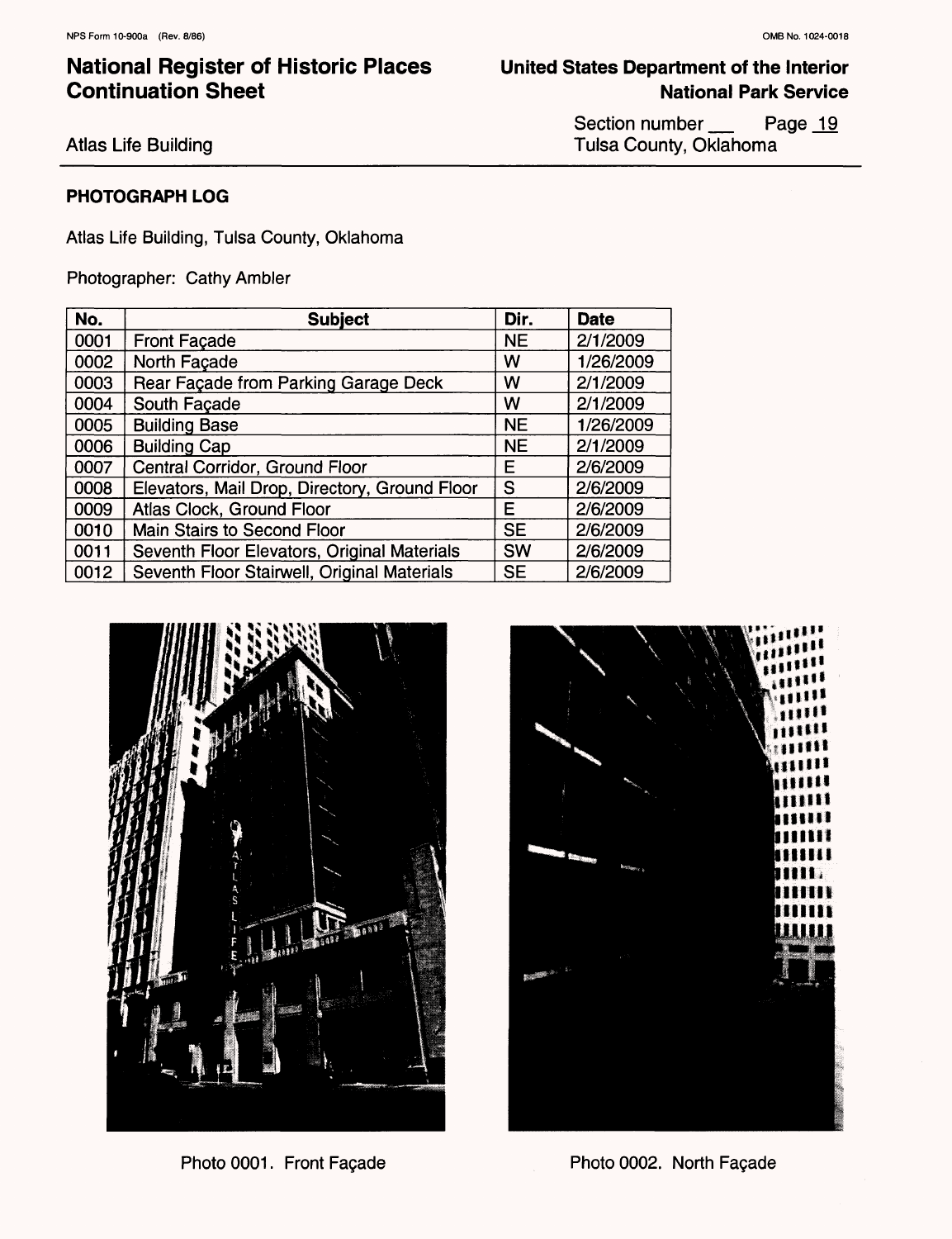### Atlas Life Building

Photo 0003. Rear Façade from

Parking Garage Deck

**United States Department of the Interior National Park Service**

> Section number Page 20 Tulsa County, Oklahoma



Photo 0004. South Facade



Photo 0005. Building Base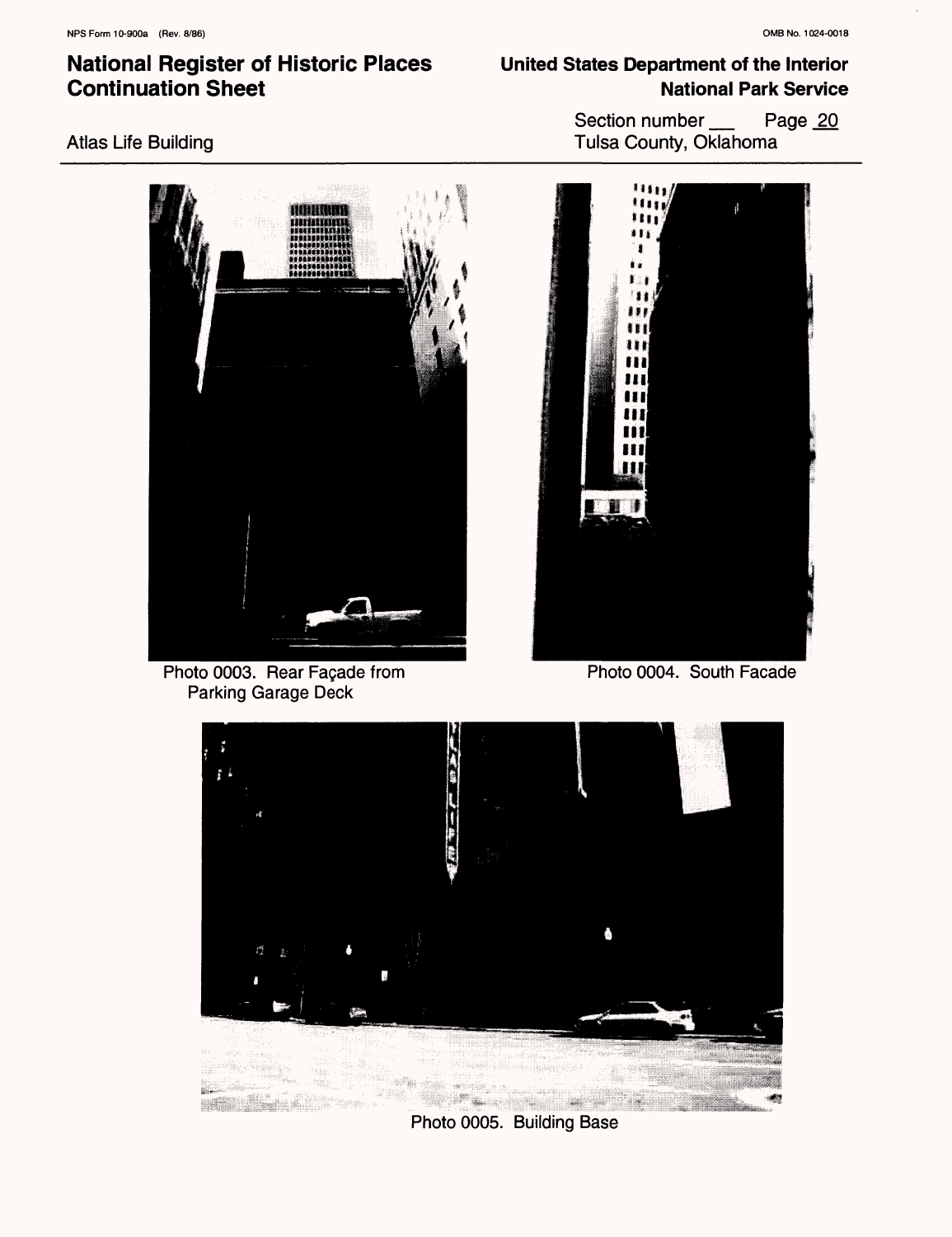### **United States Department of the Interior National Park Service**

Section number Page 21 Tulsa County, Oklahoma



Photo 0006. Building Cap



Photo 0007. Central Corridor, Ground Floor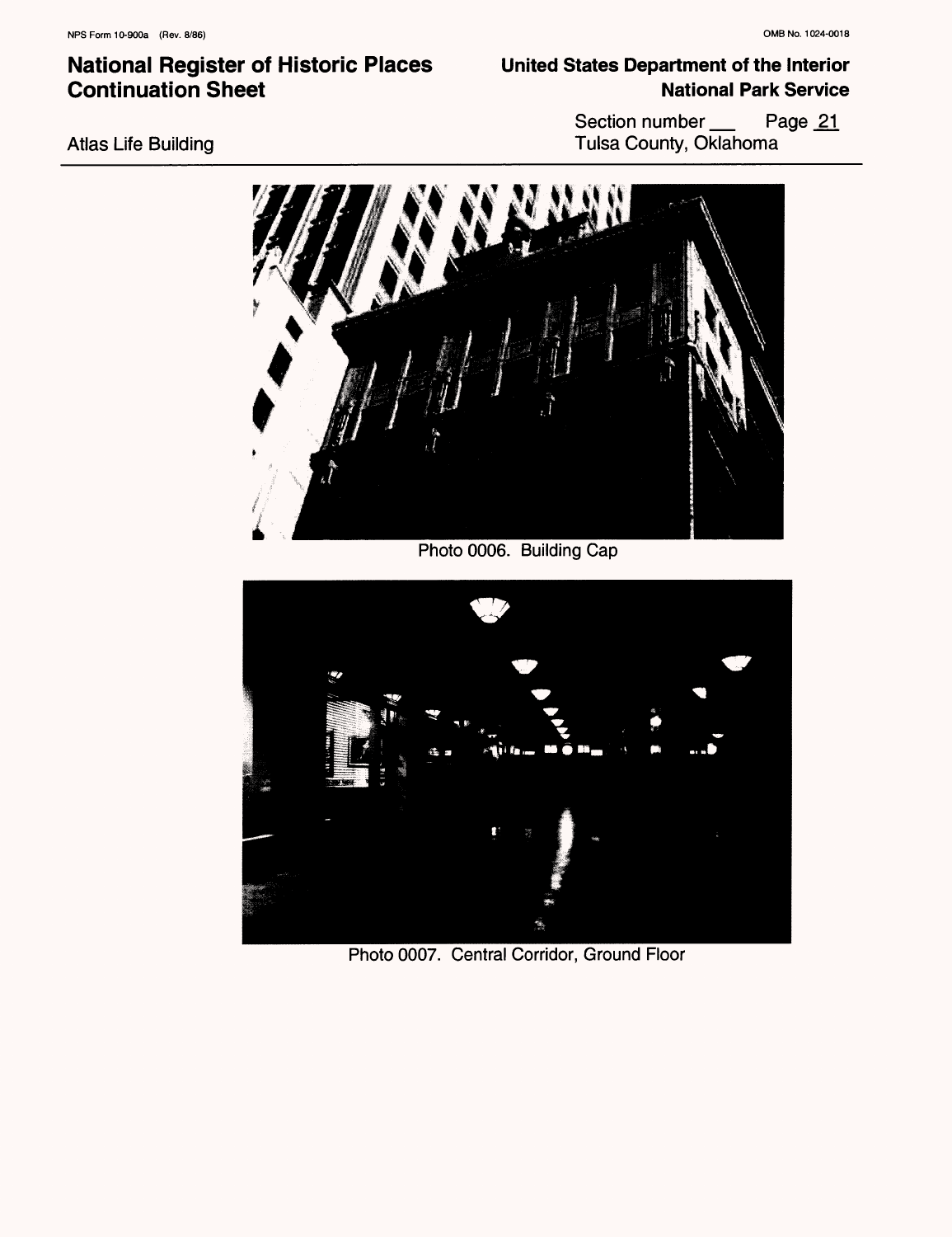Atlas Life Building

### **National Register of Historic Places Continuation Sheet**

### **United States Department of the Interior National Park Service**

Section number Page 22 Tulsa County, Oklahoma



Photo 0008. Elevators, Mail Drop, Directory, Ground Floor



Photo 0009. Atlas Clock, Ground Floor Photo 0010. Main Stairs to Second Floor

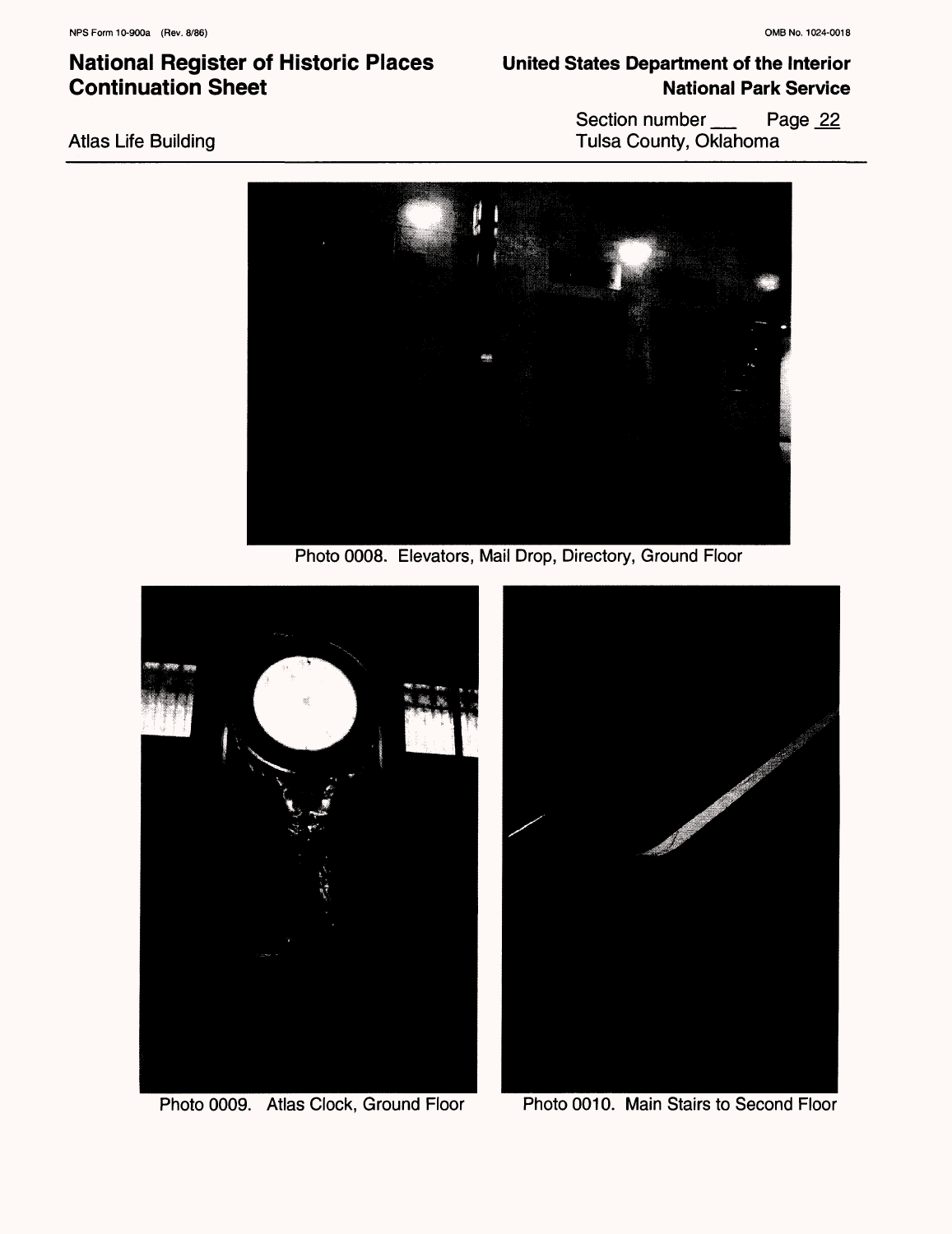### **United States Department of the Interior National Park Service**

Atlas Life Building

Section number Page 23 Tulsa County, Oklahoma



Photo 0011 Seventh Floor Elevator Original Materials Photo 0012 Seventh Floor Stairwell

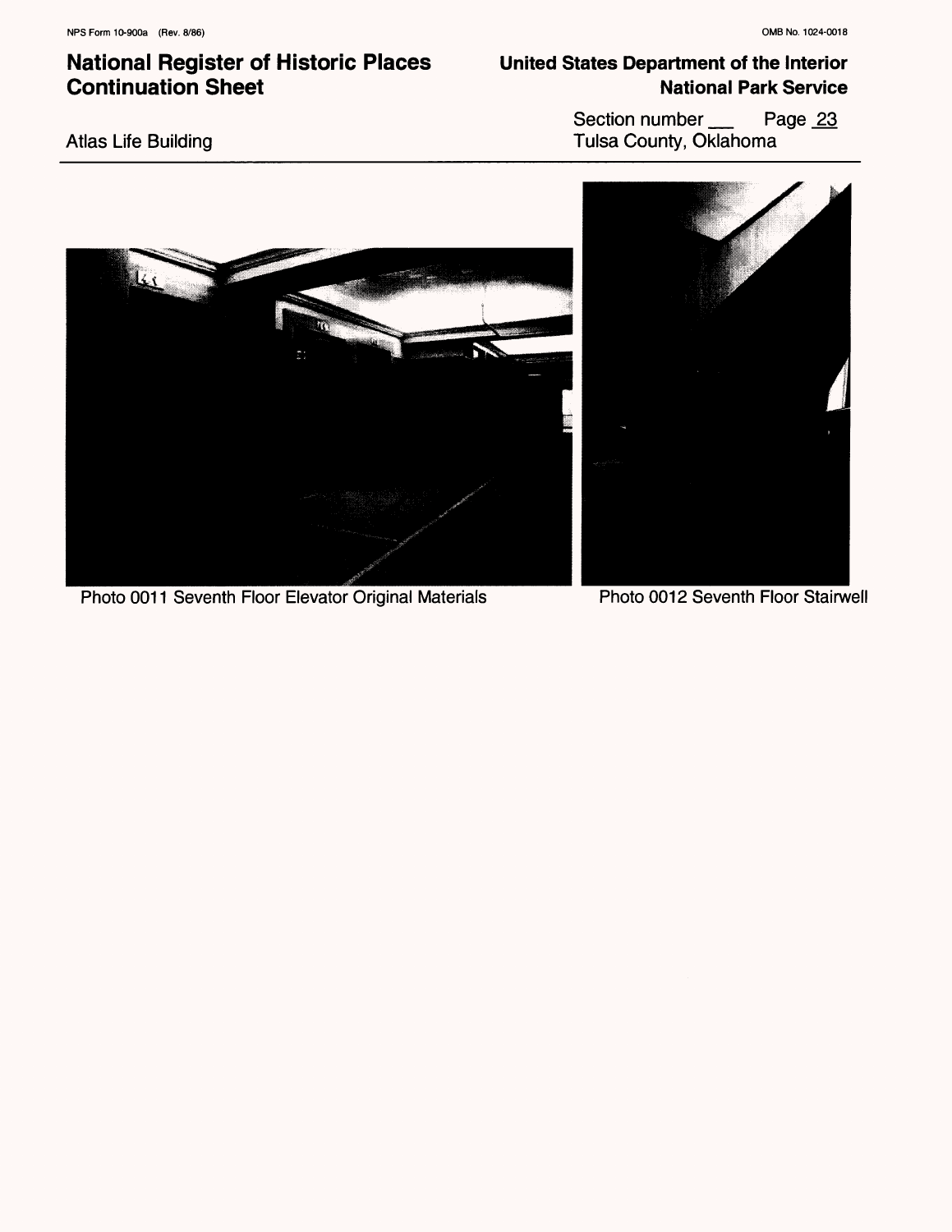### **United States Department of the Interior National Park Service**

Atlas Life Building





Figure 1. Google Earth Aerial of Atlas Life Building Location To the north is the Mid-Continent Building, and to the south the Philtower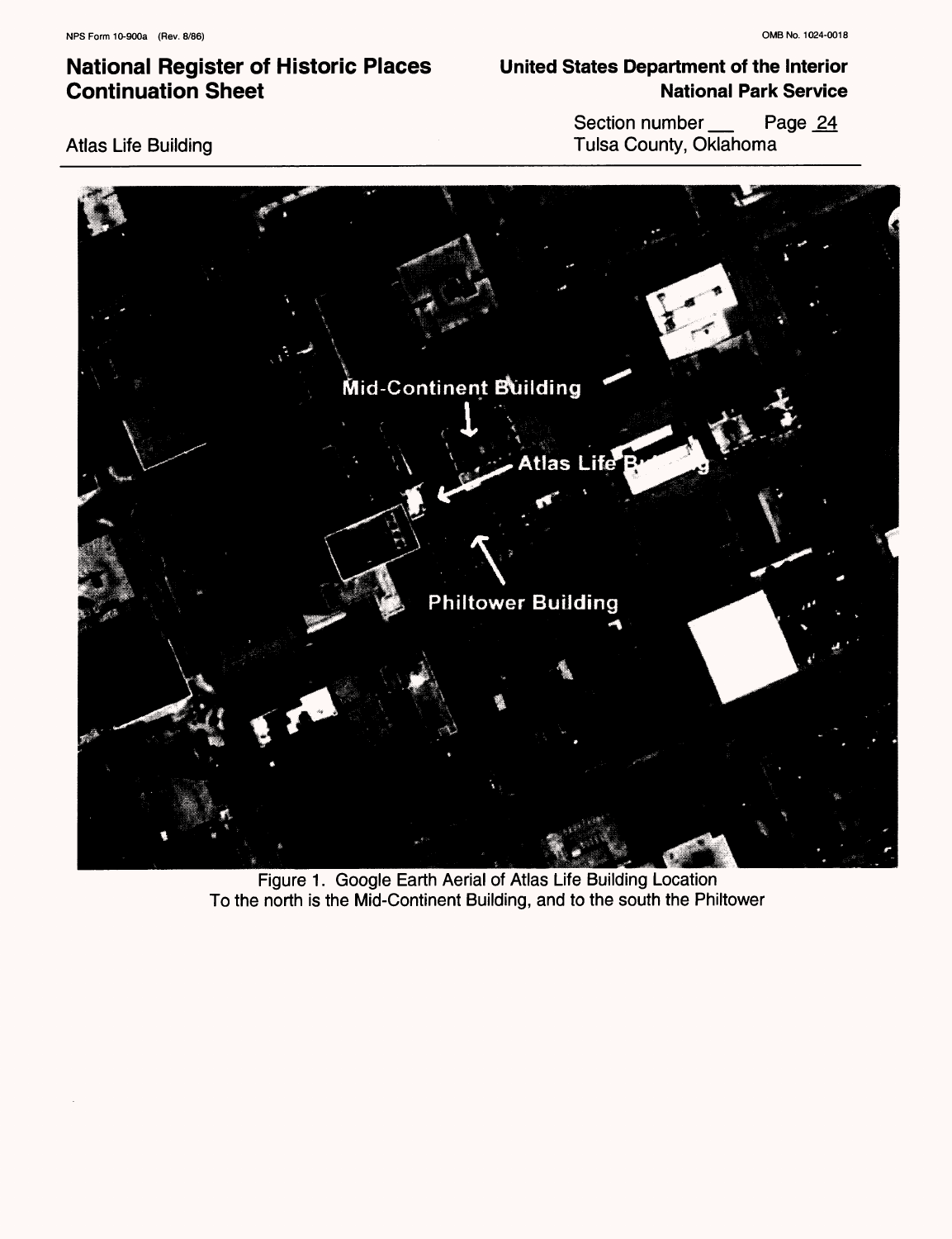### Atlas Life Building

### **United States Department of the Interior National Park Service**

Section number \_\_\_\_ Page 25 Tulsa County, Oklahoma



Postcard of the Atlas Life Building Prior to Philtower (c.1925) construction, and Atlas Life Building Photo (c. 1940s)<sup>47</sup>



Building Details: Atlas and the Four-Story Exterior Neon Sign

<sup>&</sup>lt;sup>47</sup> Historic Postcard and Photo are from the Beryl Ford Collection/Rotary Club of Tulsa, Tulsa-city County Library and Tulsa Historical Society.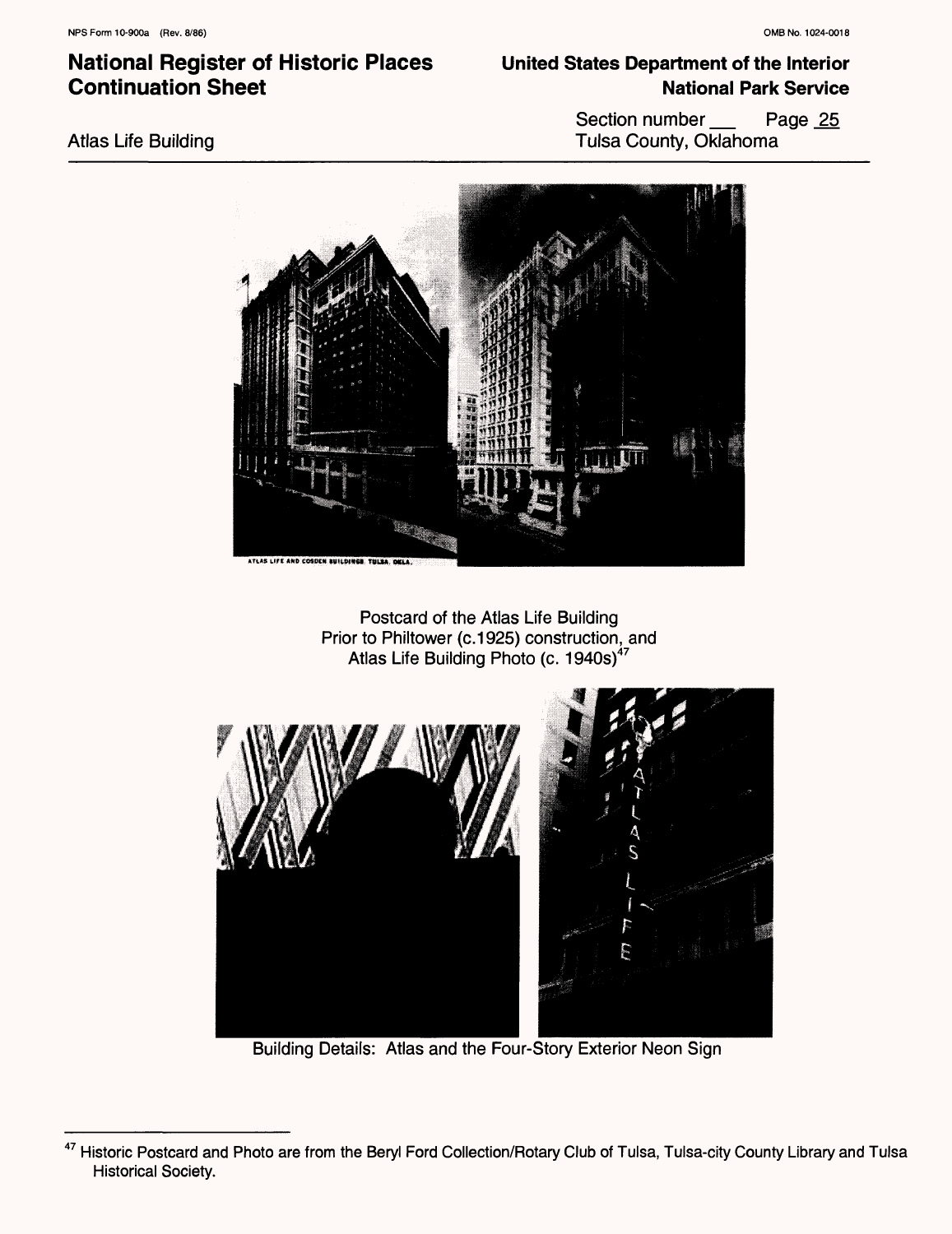### **United States Department of the Interior National Park Service**

Atlas Life Building

Section number Page 26 Tulsa County, Oklahoma



Second Floor, 2008, Courtesy of GH2 Architects.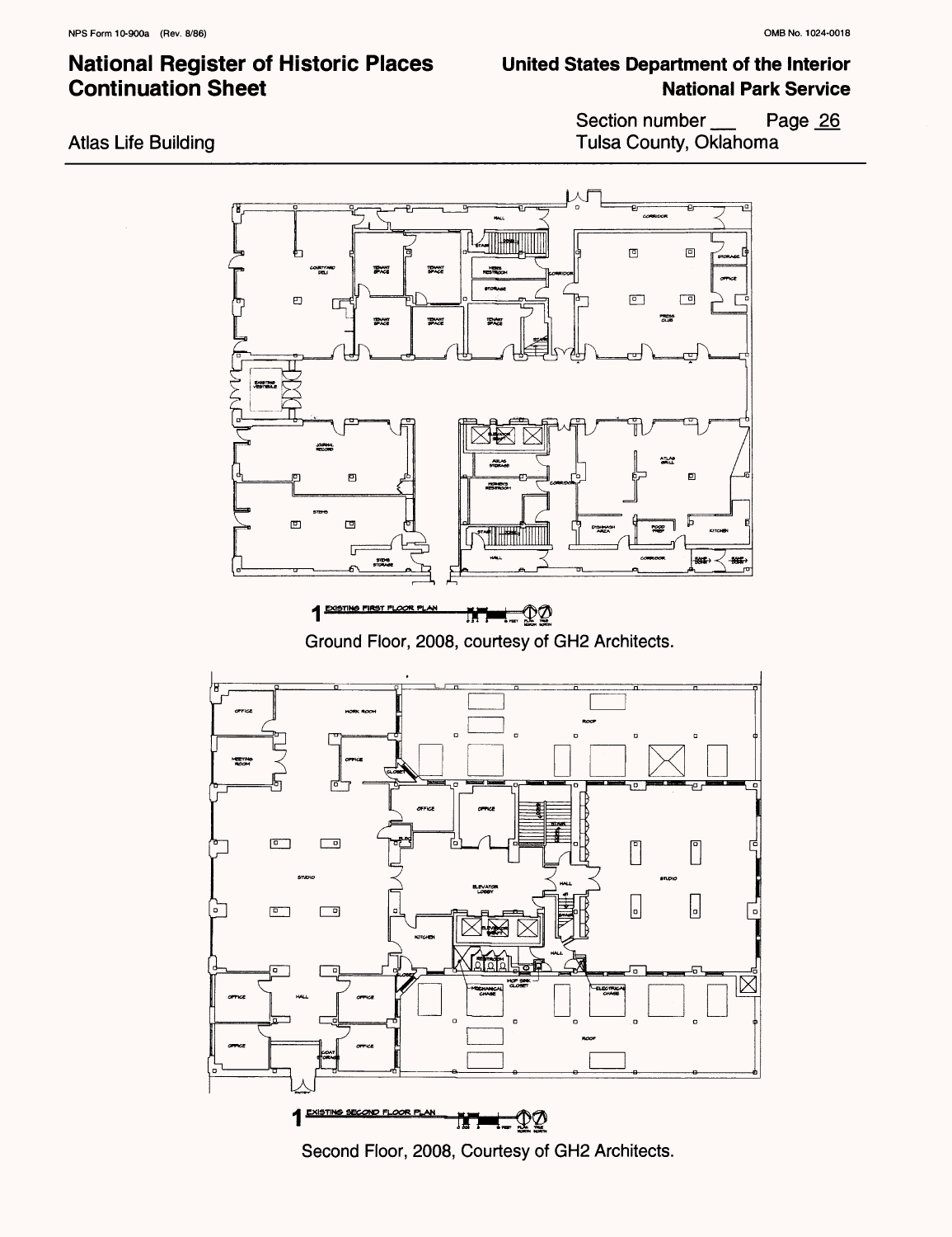### **United States Department of the Interior National Park Service**

Section number \_\_\_\_ Page 27 Tulsa County, Oklahoma





Seventh Floor, 2008, Courtesy of GH2 Architects. This floor is representative of plans for floors three through twelve and is the floor with some original materials.

Atlas Life Building